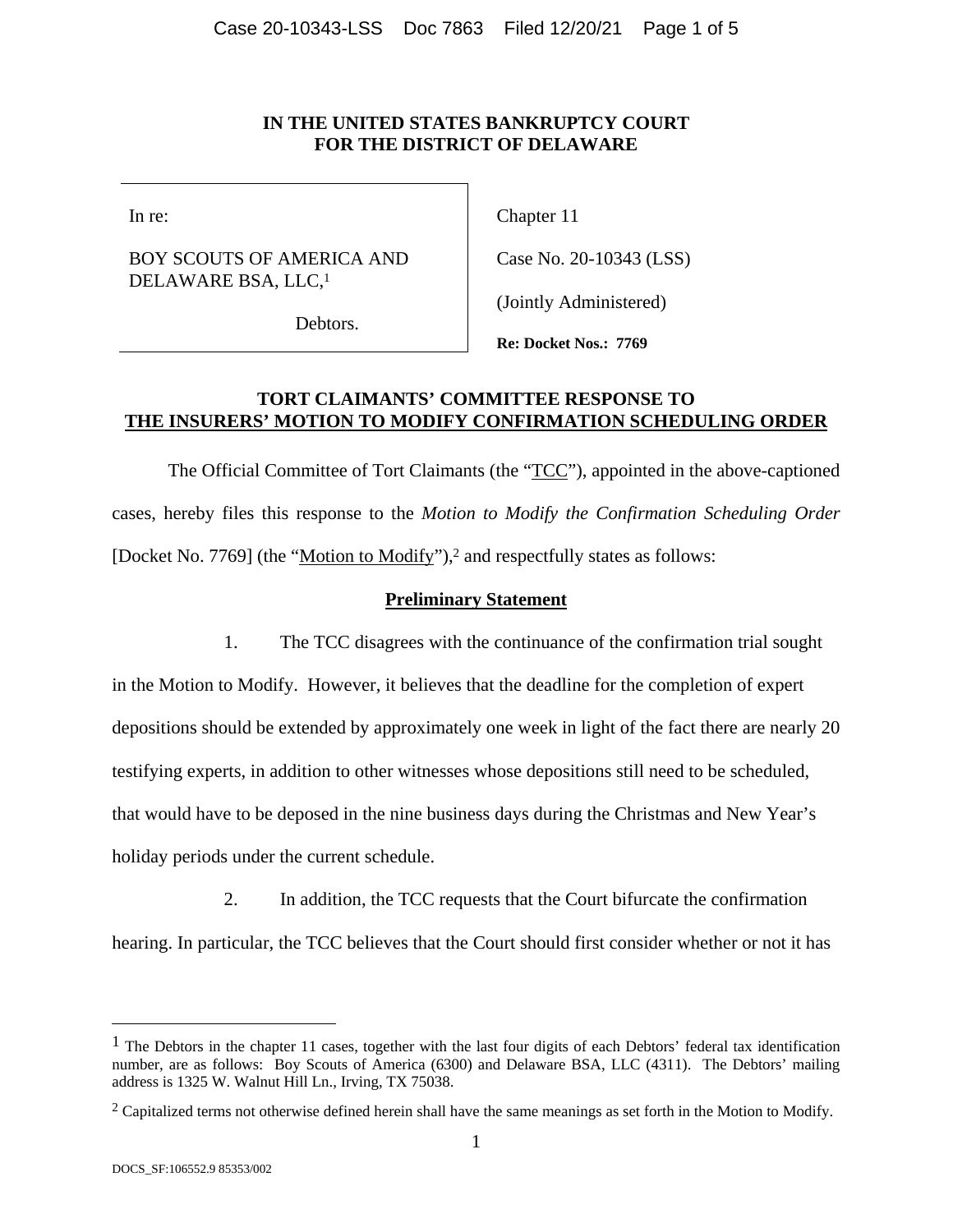#### Case 20-10343-LSS Doc 7863 Filed 12/20/21 Page 2 of 5

the authority to issue the channeling injunctions and grant non-consensual releases of non-debtor claims against the Local Councils and Chartered Organizations as requested in the Plan (the "Third-Party Release/Channeling Injunction Issues"), or they would at least have to be modified to comply with the Bankruptcy Code. The Court should then schedule the second phase to begin one week after the conclusion of the trial of the Third-Party Release/Channeling Injunction Issues to provide the Court with time to render its decision on those issues. If after briefing and argument of the Third-Party Release/Channeling Injunction Issues, the Court determines that it has the ability to approve the injunctive relief and releases set forth in the Plan, then the Court can proceed with the remainder of the hearing regarding confirmability of the Plan. If the Court determines that it does not, the parties should not waste estate resources or the Court's time to consider the confirmation requirements of a Plan that cannot be confirmed or, if necessary, be given time to correct the infirmities of the releases provided in the Plan.

3. The TCC also requests that, if the Court agrees to bifurcate the confirmation trial, the Court should order during the one week after its ruling on the Motion to Modify the numerous Participating Parties to meet and confer to modify the Plan Scheduling Order and, thereafter, for the Court to conduct a status conference during the week of December 27, 2021, regarding any needed modifications to and the disposition of pretrial proceedings and deadlines regarding the Plan. For example, the parties may consider utilizing the period during which the Third-Party Release/Channeling Injunction Issues are tried and the one-week interval after the Court's ruling on the Third-Party Release/Channeling Injunction Issues as additional time to schedule depositions.

2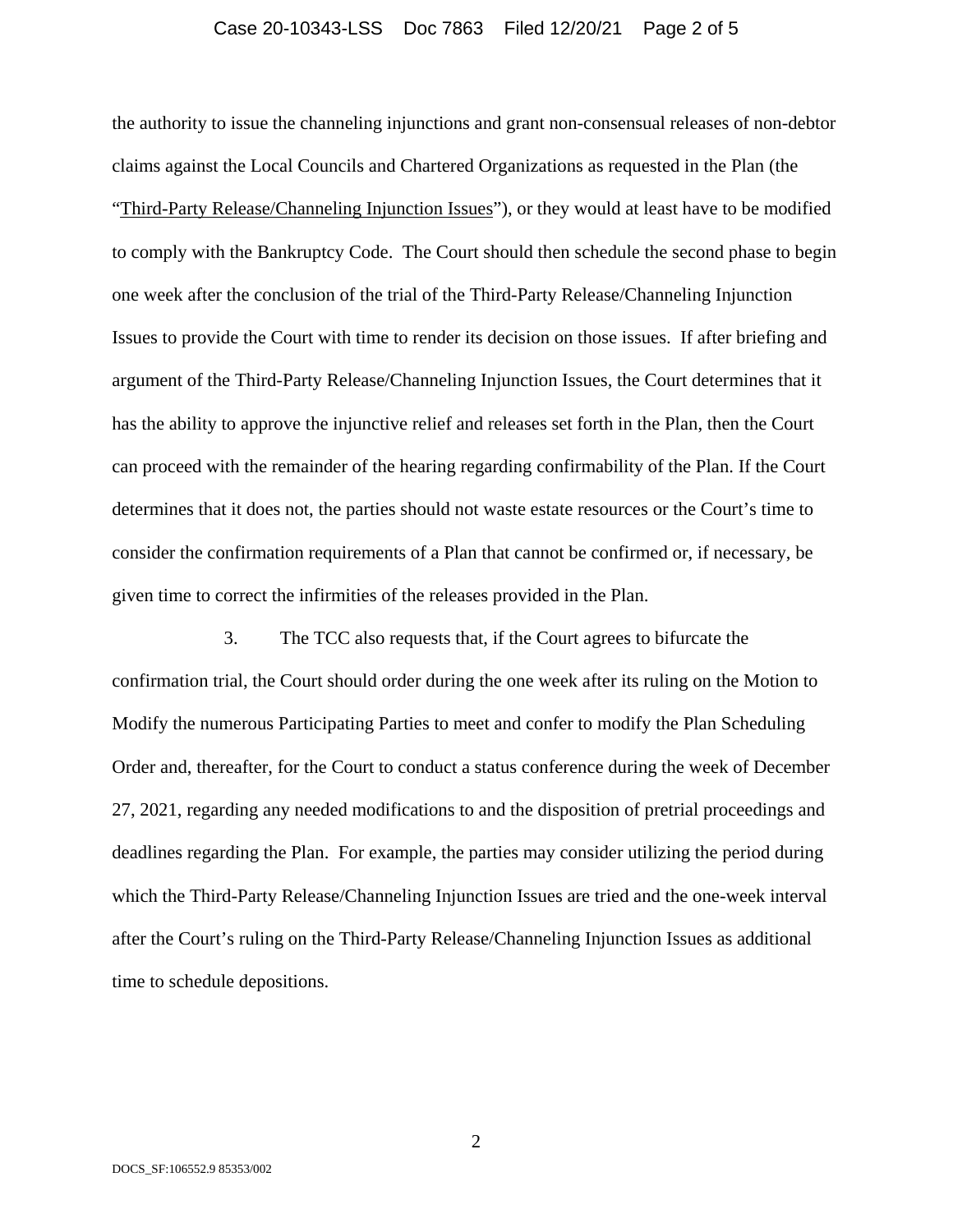### A. The Confirmation Schedule Should Be Extended by At Least One Week to Accommodate for the Number of Expert Witness Depositions

4. The deadline to conduct depositions of expert witnesses should be modified. To date, the parties have exchanged nearly 20 expert reports. Under the current timeline, expert depositions must be completed by January 9, 2022. The deadline to complete expert depositions should be extended to a date between January 16 and 20, 2022. A short extension is necessary to complete the depositions of the expert witnesses, none of which have been scheduled or noticed as the filing of this response. At this time, the TCC is not seeking to otherwise alter the confirmation trial.

### B. The Court's Ability to Approve the Requested Relief Involving Non-Debtors is a Prerequisite to Confirmation of Any Plan

5. The United States Court of Appeals for the Third Circuit's decisions in *Pacor v. Higgins*, 743 F.2d 984, 994 (3d Cir. 1984), *In re Federal-Mogul Global, Inc.*, 300 F.3d 368, 382 (3d Cir. 2002) and *In re Combustion Eng'g, Inc.*, 391 F.3d 190, 227, 232 (3d Cir. 2004) define the boundaries of a bankruptcy court's "related to" jurisdiction involving nondebtors. *See* 28 U.S.C. § 1334(b). Through those decisions, the Third Circuit has clarified that litigation between non-debtor third parties will fall within a court's "related to" jurisdiction if "the outcome of that proceeding could conceivably have any effect on the estate," "without the intervention of yet another lawsuit" even in cases where commonality of production of a defective product is shown. *See also In re Imerys Talc Am., Inc*., 2019 U.S. Dist. LEXIS 120572 (D. Del. July 19, 2019).

6. Similarly, in these cases, the fact that the childhood sexual abuse claims arose in the context of "scouting" is of no consequence unless the Court has the ability to grant the relief requested in connection with the claims by and against third parties.

7. In the Disclosure Statement, the Debtors readily admit that:

3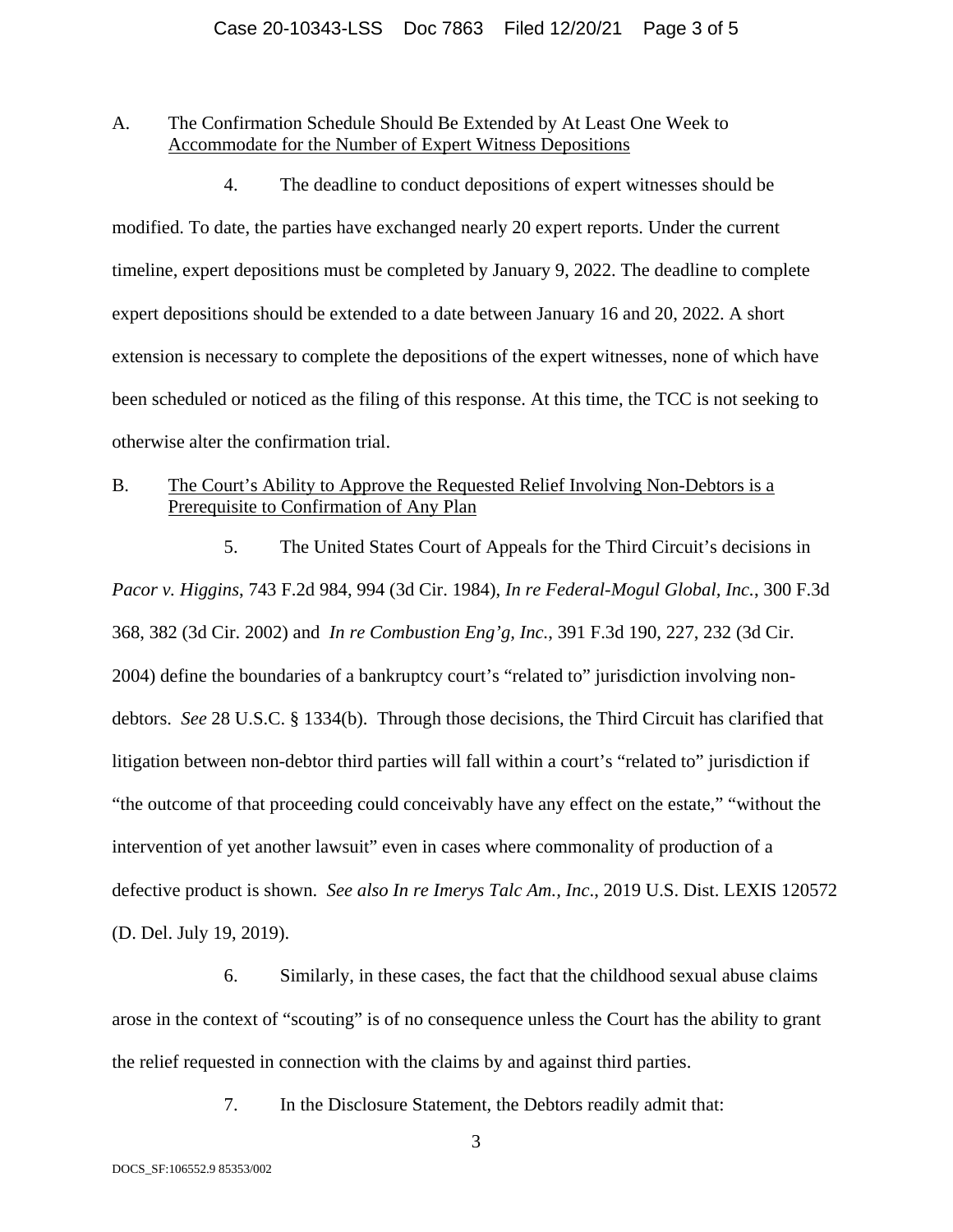[I]t is the BSA's position that Chartered Organizations were not named or additional insureds under any of the BSA Insurance Policies prior to 1976. Therefore, neither the BSA nor the Insurance Companies have any obligation to defend or indemnify, i.e., pay settlements or judgments, with regard to Chartered Organizations for any Abuse Claims prior to 1976 in connection with such policies. Therefore, with respect to Participating Chartered Organizations, Abuse Claims prior to 1976 will not be channeled to the Settlement Trust.

Disclosure Statement [Docket No. 6445] at 18.

8. However, now under the proposed Century Term Sheet [Docket No.

7745], if Century issued a policy to a Local Council or a Chartered Organization, those parties would be released of any such claims whether or not the claims arose prior to, during, or after 1976. In addition, if a Chartered Organization is not affiliated with a Catholic or a Methodist organization, all claims against such organizations (pre- and post-1976) will be released and channeled to the trust so long as the Local Councils contribute another \$40 million in cash and notes to the Settlement Trust. The existing Plan and now the Century Term Sheet are attempts to do what the Third Circuit has expressly prohibited.

9. If the Court determines that it lacks the authority to approve the scope of the releases and grant the injunctive relief in the Plan, then the entire Plan fails. *See, e.g., In re Purdue Pharma, L.P*. Case No. 21-cv-7532 (S.D.N.Y. Dec. 16, 2021). Accordingly, such determination is a "gatekeeping" issue to confirmation of the Plan. Ordering a bifurcated trial would allow the Court to determine this issue first.

#### **CONCLUSION**

10. For the reasons stated above, the Court should extend the deadline to complete expert depositions to a date between January 16 and 20, 2022. In addition, the TCC requests that the Court bifurcate the confirmation hearing so that it first considers the Third-Party Release/Channeling Injunction Issues before considering the general confirmability of the Plan. If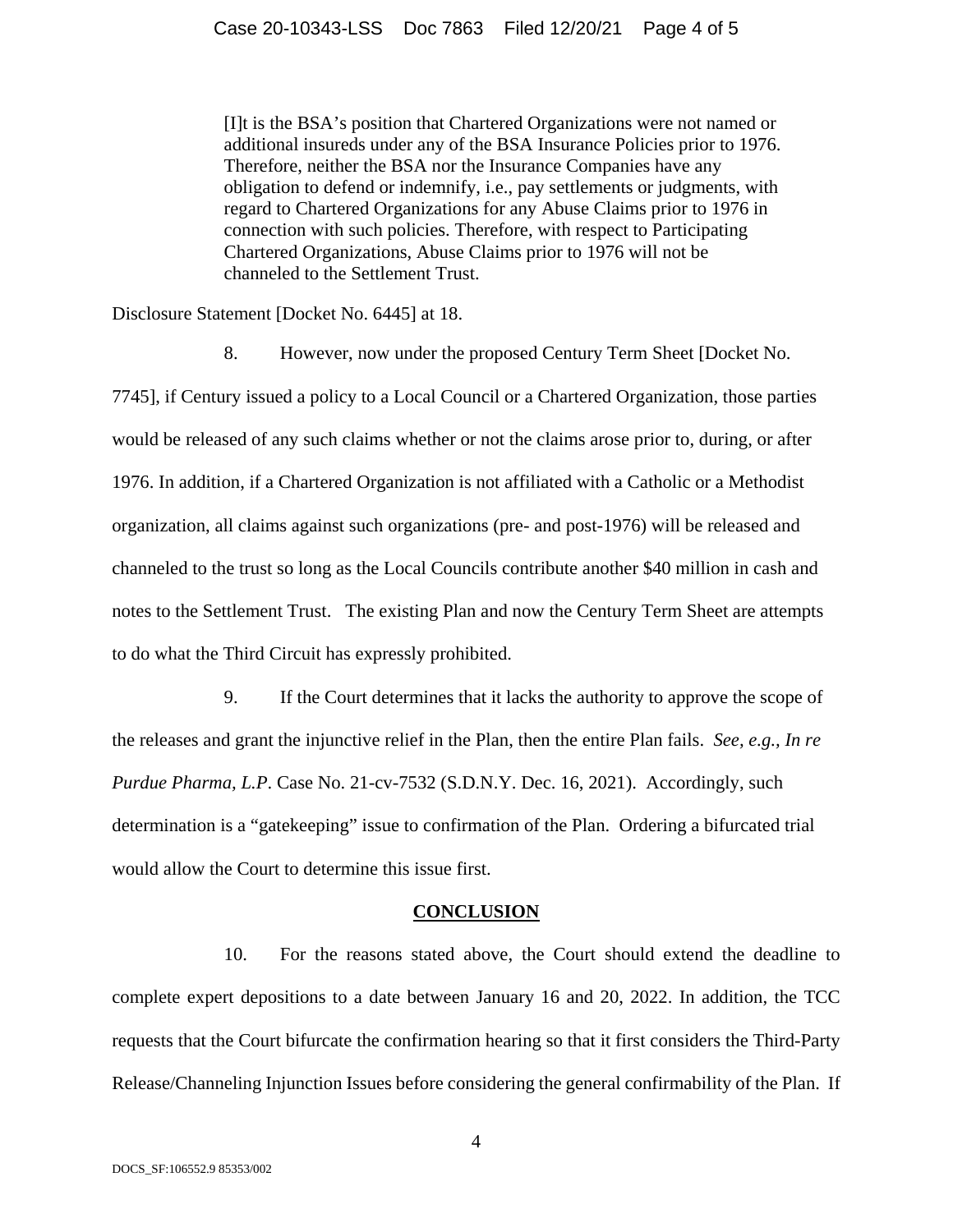#### Case 20-10343-LSS Doc 7863 Filed 12/20/21 Page 5 of 5

the Court bifurcates the confirmation trial as requested, the TCC requests that the Court schedule a one-week interval period after its ruling on the Motion to Modify to allow the parties to meet and confer and for the Court to conduct a status conference regarding any needed modifications to and the disposition of pretrial proceedings and deadlines regarding the Plan, in light of the Court's determination.

Dated: December 20, 2021 PACHULSKI STANG ZIEHL & JONES LLP Wilmington, Delaware

> */s/ James E. O'Neill*  Richard M. Pachulski (CA Bar No. 90073) (admitted pro hac vice) Alan J. Kornfeld (CA Bar No. 130063) (admitted pro hac vice) Debra I. Grassgreen (CA 169978) (admitted pro hac vice) James E. O'Neill (DE Bar No. 4042) 919 North Market Street, 17th Floor P.O. Box 8705 Wilmington, DE 19899-8705 (Courier 19801) Tele/Fax: (302) 652-4100 / (302) 652-4400 Email: rpachulski@pszjlaw.com akornfeld@pszjlaw.com dgrassgreen@pszjlaw.com joneill@pszjlaw.com

*Counsel for the Tort Claimants' Committee*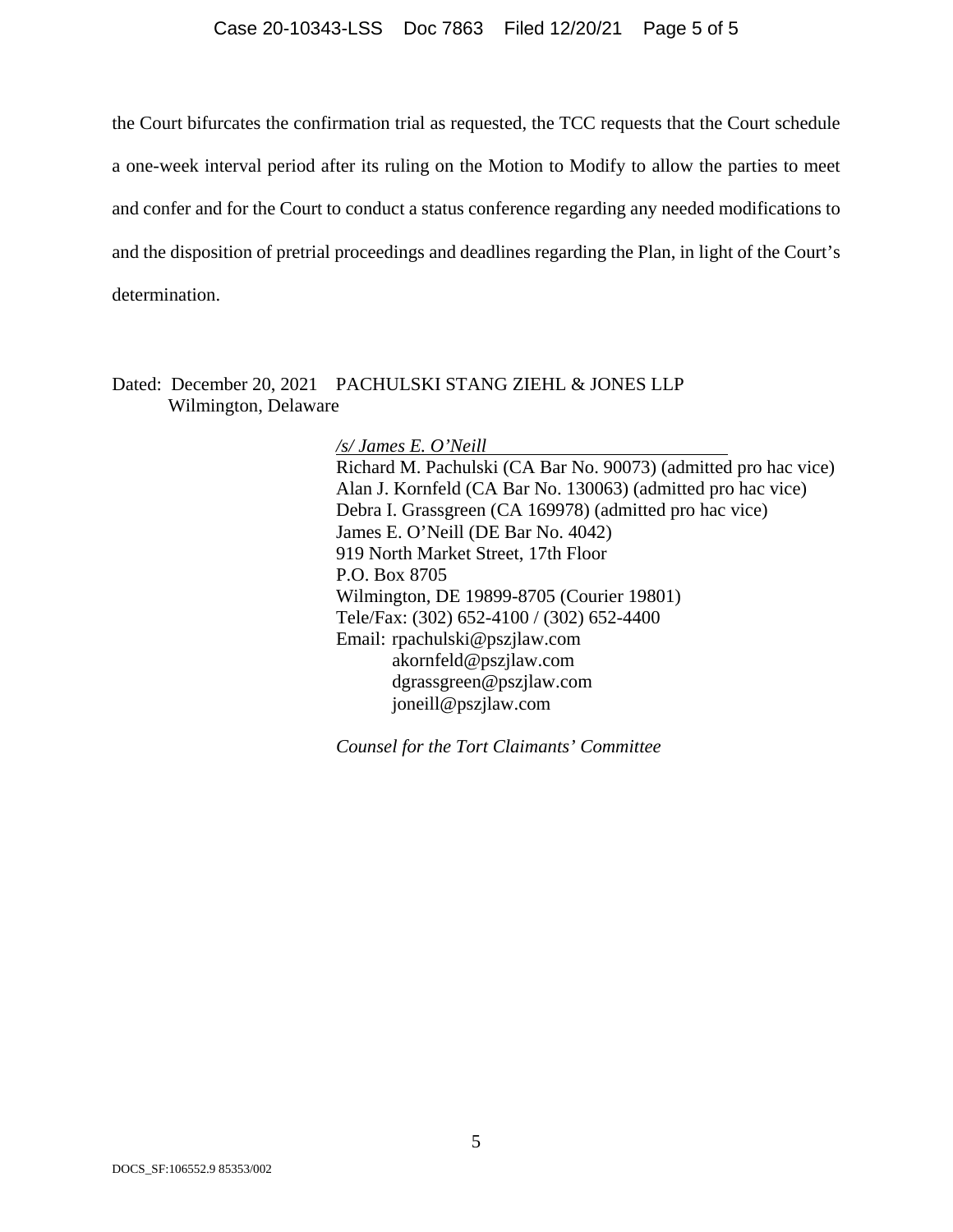## **IN THE UNITED STATES BANKRUPTCY COURT FOR THE DISTRICT OF DELAWARE**

In re:

BOY SCOUTS OF AMERICA AND DELAWARE BSA, LLC,1

Chapter 11

Case No. 20-10343 (LSS)

Jointly Administered

Debtors.

# **CERTIFICATE OF SERVICE**

I, James E. O'Neill, hereby certify that on the 20th day of December, 2021, I

caused a copy of the following document(s) to be served on the individual(s) on the attached

service list(s) in the manner indicated:

### **TORT CLAIMANTS' COMMITTEE RESPONSE TO THE INSURERS' MOTION TO MODIFY CONFIRMATION SCHEDULING ORDER**

*/s/ James E. O'Neill*  James E. O'Neill (DE Bar No. 4042)

 $\overline{a}$ 

 $<sup>1</sup>$  The Debtors in these chapter 11 cases, together with the last four digits of each Debtor's federal tax identification</sup> number, are as follows: Boy Scouts of America (6300) and Delaware BSA, LLC (4311). The Debtors' mailing address is 1325 West Walnut Hill Lane, Irving, Texas 75038.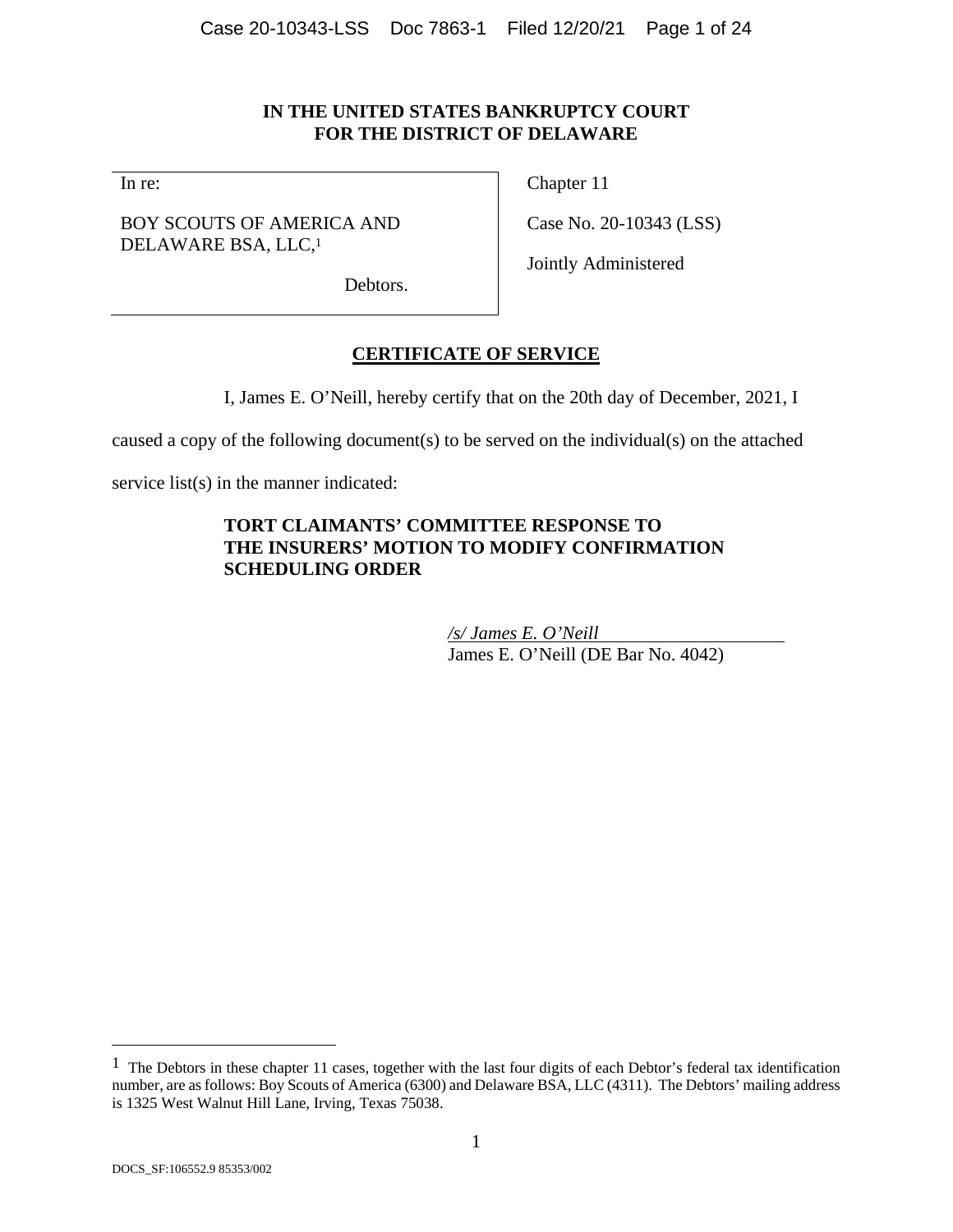Boy Scouts of America and Delaware BSA, LLC 2002 Service List EXPEDITED Case No. 20-10343 (LSS) Document No. 227583.3 003 – Express Mail 005 – Overnight Delivery 282 – Emails

(Counsel to Tort Claimants Committee) Richard Pachulski, Esq. Debra Grassgreen, Esq. Alan J. Kornfeld, Esq. James O'Neill, Esq. Iain A.W. Nasatir, Esq. Pachulski Stang Ziehl & Jones LLP 919 North Market Street, 17th Floor Wilmington, DE 19801 **Email:** rpachulski@pszjlaw.com; dgrassgreen@pszjlaw.com; akornfeld@pszjlaw.com; joneill@pszjlaw.com; inasatir@pszjlaw.com

### **EXPRESS MAIL**

The County Commission of Fayette County Attn: President P.O. Box 307 Fayetteville, WV 25840

#### **EXPRESS MAIL**

Internal Revenue Service Centralized Insolvency Operation P.O. Box 7346 Philadelphia, PA 19101-7346

#### **EXPRESS MAIL**

William Russell Hill (#875698) Florida State Prison P.O. Box 800 Raiford, FL 32083-0800

#### **OVERNIGHT DELIVERY**

United States Dept. of Justice 950 Pennsylvania Ave, NW Room 2242 Washington, DC 20530-0001

#### **OVERNIGHT DELIVERY**

John A. Vos 1430 Lincoln Avenue San Rafael, CA 94901

### **OVERNIGHT DELIVERY**

JPMorgan Chase Bank, NA Phil Martin 10 S Dearborn Street Mail Code Il1-1415 Chicago, IL 60603

#### **OVERNIGHT DELIVERY**

(Counsel to Boy Scouts of America San Diego – Imperial Council; Three Harbors Council Inc. Boy Scouts of America) Richard J. Bernard, Esq. Foley & Lardner LLP 90 Park Avenue New York, NY 10016

#### **OVERNIGHT DELIVERY**

(Counsel to Jane Doe) Cindy L. Robinson, Esq. Doug Mahoney, Esq. Robinson Mahoney PLLC 1210 Post Road Fairfield, CT 06824

#### **EMAIL**

(Counsel to Certain Claimants) Tad Thomas, Esq. Louis C. Schneider, Esq. Thomas Law Office, PLLC 9418 Norton Commons Blvd, Suite 200 Louisville, KY 40059 **Email:** tad@thomaslawoffices.com; lou.schneider@thomaslawoffices.com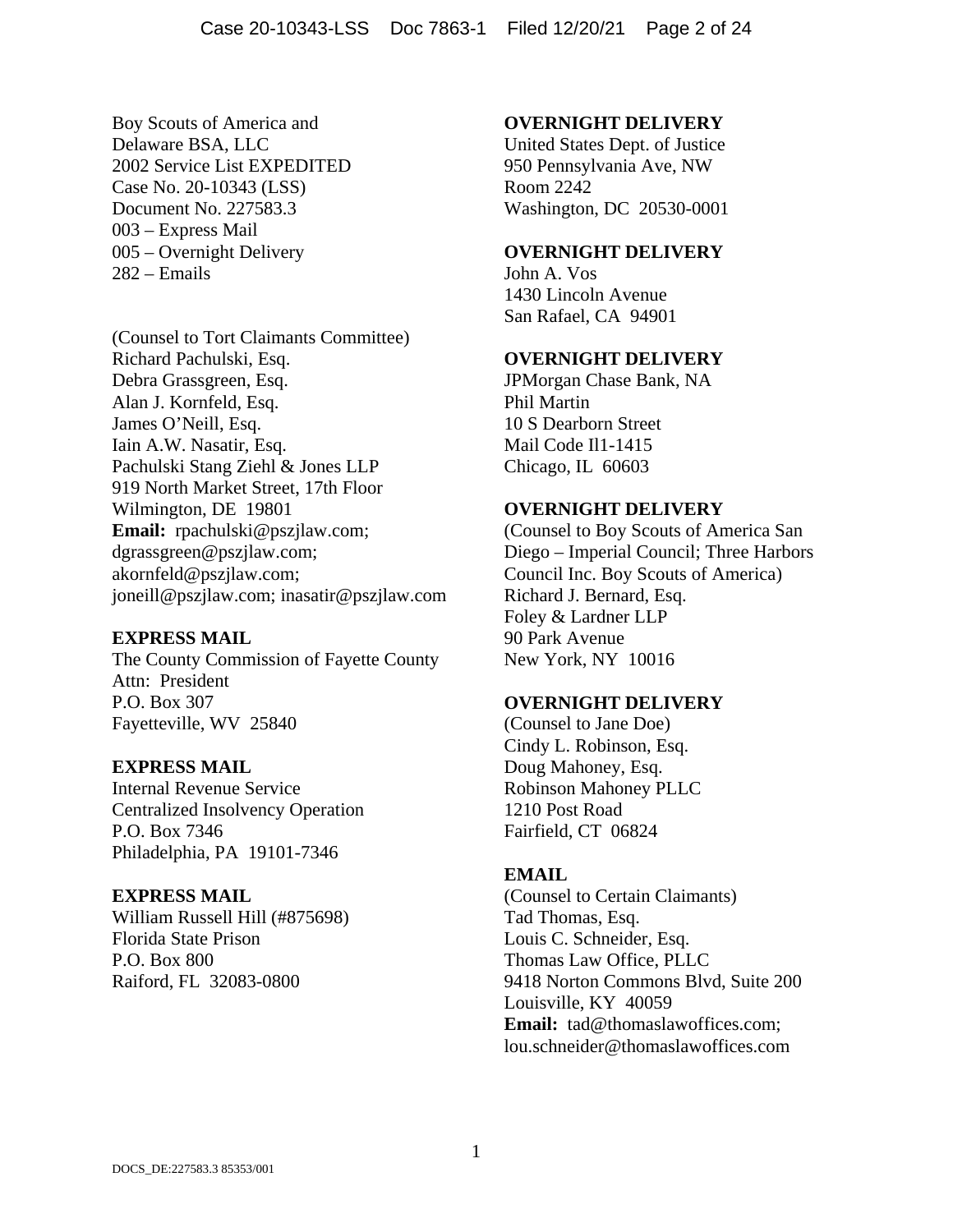Pension Benefit Guaranty Corp Patricia Kelly, CFO Cassandra Burton Craig Fessenden Desiree M. Amador 1200 K Street NW Washington, DC 20005 **Email:** kelly.patricia@pbgc.gov; burton.cassandra@pbgc.gov; fessenden.craig@pbgc.gov; amador.desiree@pbgc.gov; efile@pbgc.gov

#### **EMAIL**

(Counsel to the Debtors) Derek C. Abbott, Esq. Joseph Charles Barsalona II, Esq. Andrew R. Remming, Esq. Paige Noelle Topper, Esq. Morris, Nichols, Arsht & Tunnell 1201 N. Market Street Wilmington, DE 19899 **Email:** dabbott@mnat.com; jbarsalona@mnat.com; aremming@mnat.com; ptopper@mnat.com

#### **EMAIL**

(Counsel to the Debtors) Thomas A. Labuda, Esq. Karim Basaria, Esq. Sidley Austin One South Dearborn Street Chicago, IL 60603 **Email:** tlabuda@sidley.com; kbasaria@sidley.com

#### **EMAIL**

(Counsel to Sequoia Council of Boy Scouts, Inc.) Jan T. Perkins, Esq. Baker Manock & Jensen, PC 5260 N Palm Ave, Suite 421 Fresno, CA 93704 **Email:** jperkins@bakermanock.com

#### **EMAIL**

(Counsel to National Surety Corporation) Todd C. Jacobs, Esq. John E. Bucheit, Esq. Bradley Riley Jacobs PC 500 W. Madison Street, Suite 1000 Chicago, IL 60661 **Email:** tjacobs@bradleyriley.com; jbucheit@bradleyriley.com

#### **EMAIL**

(Counsel to Chickasaw Council, Boy Scouts of America) Daniel W. Van Horn, Esq. Butler Snow LLP P.O. Box 171443 Memphis, TN 38187-1443 **Email:** danny.vanhorn@butlersnow.com

#### **EMAIL**

(Counsel to Chickasaw Council, Boy Scouts of America) Jason P. Hood, Esq. Davies Hood PLLC 22 N. Front Street, Suite 620 Memphis, TN 38103-2100 **Email:** jason.hood@davieshood.com

#### **EMAIL**

(Counsel to Girl Scouts of the United States of America) Eric Lopez Schnabel, Esq. Alessandra Glorioso, Esq. Dorsey & Whitney LLP 300 Delaware Ave, Suite 1010 Wilmington, DE 19801 **Email:** schnabel.eric@dorsey.com; glorioso.alessandra@dorsey.com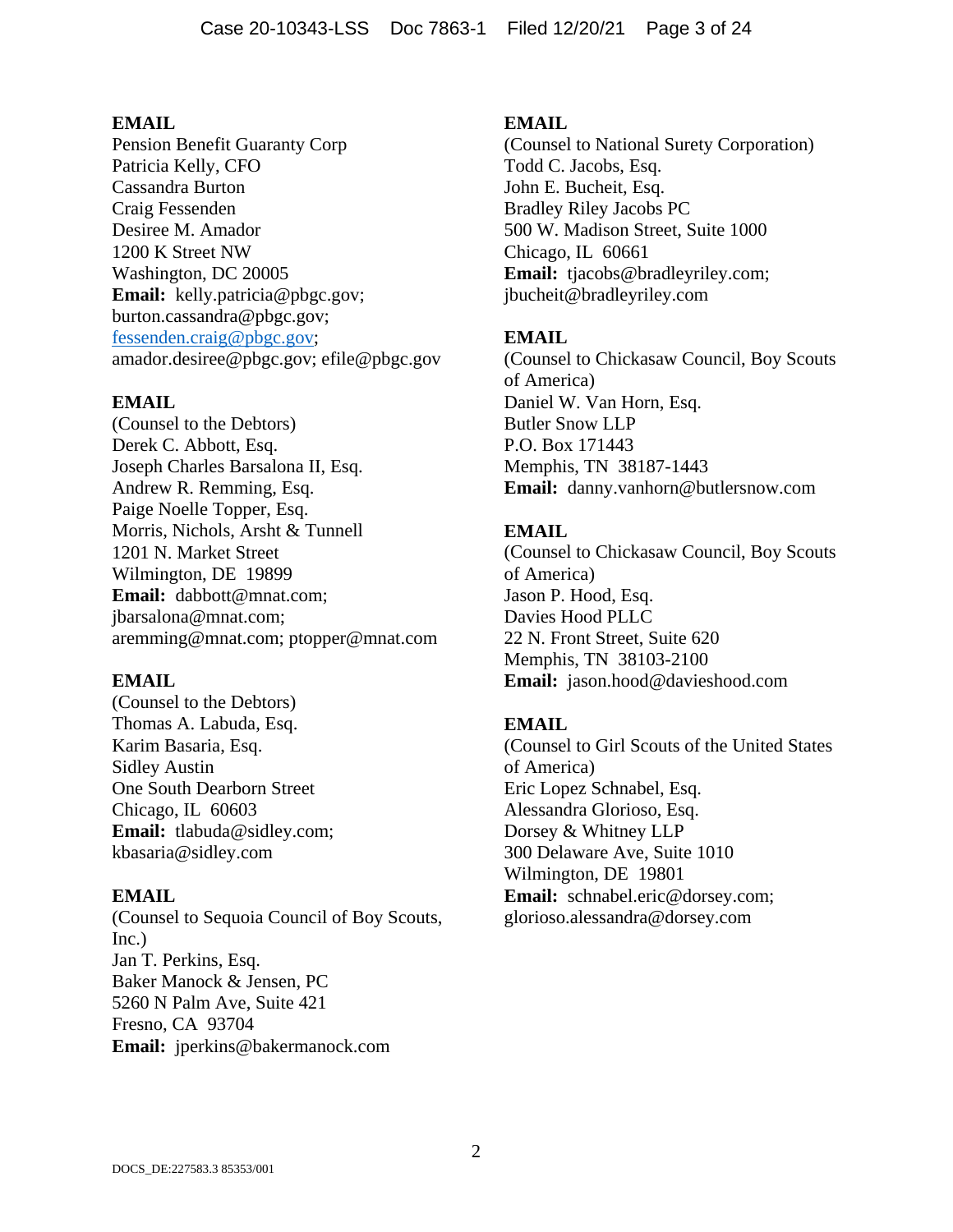(Counsel to Girl Scouts of the United States of America) Bruce R Ewing, Esq. Dorsey & Whitney LLP 51 W 52nd Street New York, NY 10019 **Email:** ewing.bruce@dorsey.com

### **EMAIL**

(Counsel to Old Republic Insurance Company) Margaret M. Anderson, Esq. Fox Swibel Levin & Carroll LLP 200 W Madison Street, Suite 3000 Chicago, IL 60606 **Email:** panderson@foxswibel.com

## **EMAIL**

(Counsel to Certain Claimants, Joseph Kaminski and Other Claimants, Claimant J.M.; Certain Claimants S. H. (SA Claim No. 21108), R. W. (SA Claim No 70996), R. B. (SA Claim No 24629)) Raeann Warner, Esq. Thomas Crumplar, Esq. Jacobs & Crumplar, P.A. 750 Shipyard Drive, Suite 200 Wilmington, DE 19801 **Email:** raeann@jcdelaw.com; tom@jcdelaw.com

### **EMAIL**

(Counsel to Certain Claimants, Joseph Kaminski and Other Claimants, Claimant J.M.; Certain Claimants S. H. (SA Claim No. 21108), R. W. (SA Claim No 70996), R. B. (SA Claim No 24629)) Thomas S. Neuberger, Esq. Stephen J. Neuberger, Esq. The Neuberger Firm 17 Harlech Drive Wilmington, DE 19807 **Email:** tsn@neubergerlaw.com sjn@neubergerlaw.com

### **EMAIL**

(Counsel to JPMorgan Chase Bank, NA) Nora Crawford, Esq. Norton Rose Fulbright US LLP 1301 Avenue of the Americas New York, NY 10019-6022 **Email:** nora.crawford@nortonrosefulbright.com

## **EMAIL**

(Counsel to The Church of Jesus Christ of Latter-day Saints) Jeffrey E Bjork, Esq. Kimberly A Posin, Esq. Nicholas J Messana, Esq. Latham & Watkins LLP 355 S Grand Ave, Suite 100 Los Angeles, CA 90071-1560 **Email:** jeff.bjork@lw.com; kim.posin@lw.com; nicholas.messana@lw.com

### **EMAIL**

(Counsel to The Church of Jesus Christ of Latter-day Saints) Adam J Goldberg, Esq. Latham & Watkins LLP 1271 Avenue of the Americas New York, NY 10020-1401 **Email:** adam.goldberg@lw.com

## **EMAIL**

(Counsel to Houston Liens, Montgomery County, Harris County, Orange County, Cleveland ISD, Fort Bend County) John P. Dillman, Esq. Linebarger Goggan Blair & Sampson, LLP P.O. Box 3064 Houston, TX 77253-3064 **Email:** houston\_bankruptcy@publicans.com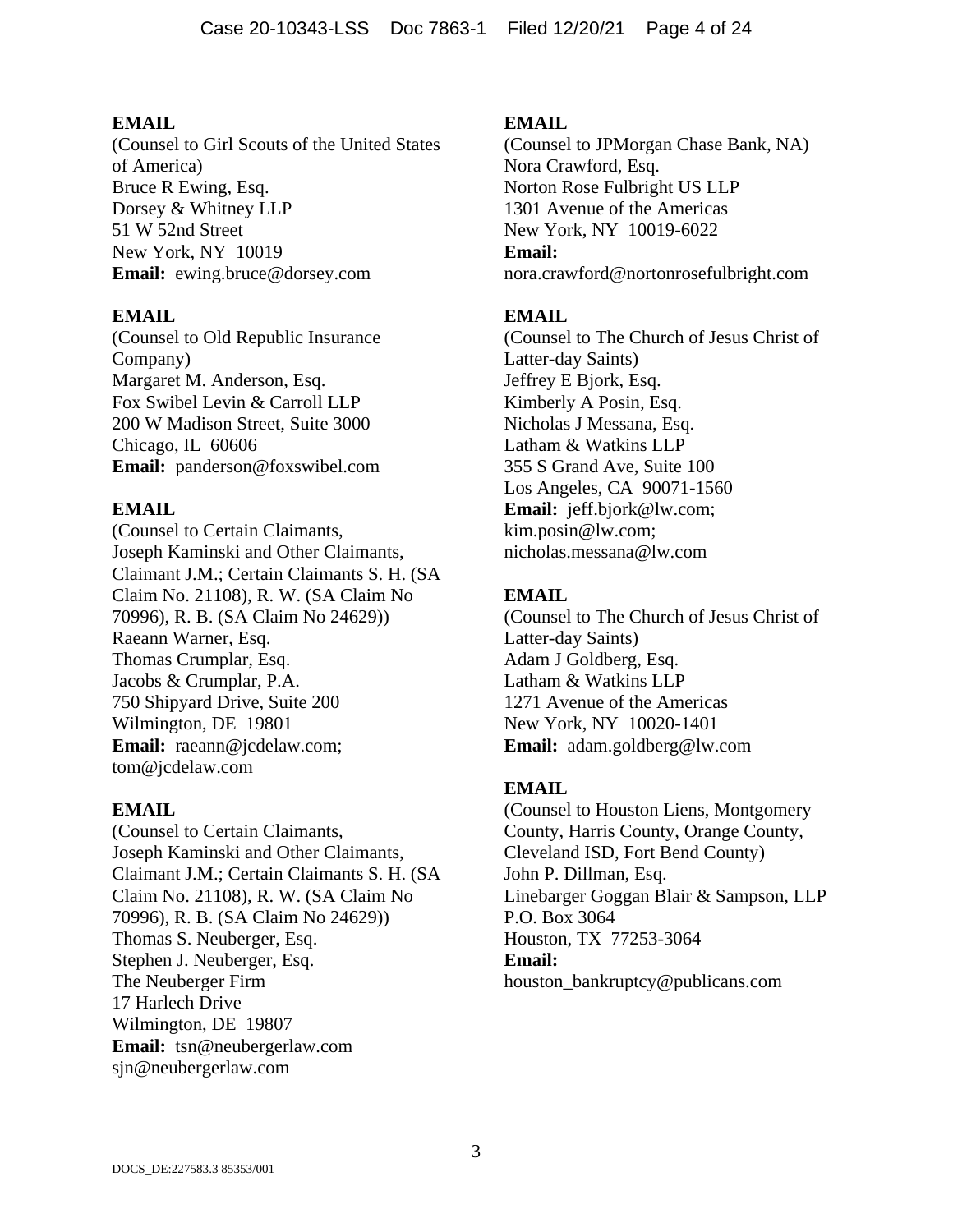(Counsel to Dallas County) Elizabeth Weller, Esq. Linebarger Goggan Blair & Sampson, LLP 2777 N. Stemmons Freeway, Suite 1000 Dallas, TX 75207 **Email:** dallas.bankruptcy@publicans.com

### **EMAIL**

(Counsel to Sun Life Assurance Company of Canada) Paul W Carey, Esq. Mirick, O'Connell, DeMallie & Lougee, LLP 100 Front Street Worcester, MA 01608 **Email:** pcarey@mirickoconnell.com

### **EMAIL**

(Counsel to Sun Life Assurance Company of Canada) Kate P Foley, Esq. Mirick, O'Connell, DeMallie & Lougee, LLP 1800 W Park Drive, Suite 400 Westborough, MA 01581 **Email:** kfoley@mirickoconnell.com

### **EMAIL**

(Counsel to Old Republic Insurance Company) Brya M. Keilson, Esq. Morris James LLP 500 Delaware Ave, Suite 1500 Wilmington, DE 19801 **Email:** bkeilson@morrisjames.com

### **EMAIL**

(Counsel to JPMorgan Chase Bank, NA) Kristian Gluck, Esq. Ryan Manns, Esq. Norton Rose Fulbright US LLP 2200 Ross Ave, Suite 3600 Dallas, TX 75201-7932 **Email:** kristian.gluck@nortonrosefulbright.com;

ryan.manns@nortonrosefulbright.com

## **EMAIL**

Office of the U.S. Trustee David L. Buchbinder, Esq. Hannah Mufson McCollum, Esq. 844 King Street, Suite 2207 Lockbox 35 Wilmington, DE 19801 **Email:** david.l.buchbinder@usdoj.gov; hannah.mccollum@usdoj.gov

# **EMAIL**

(Counsel to National Surety Corporation and Allianz Global Risks US Insurance Company) David M. Fournier, Esq. Marcy J. McLaughlin Smith, Esq. Troutman Pepper Hamilton Sanders LLP 1313 Market Street, Suite 5100 P.O. Box 1709 Wilmington, DE 19899-1709 **Email:** david.fournier@troutman.com; marcy.smith@troutman.com

### **EMAIL**

(Counsel to The Church of Jesus Christ of Latter-day Saints) Michael Merchant, Esq. Brett Haywood, Esq. Richards, Layton & Finger, PA One Rodney Square 920 N King Street Wilmington, DE 19801 **Email:** merchant@rlf.com; haywood@rlf.com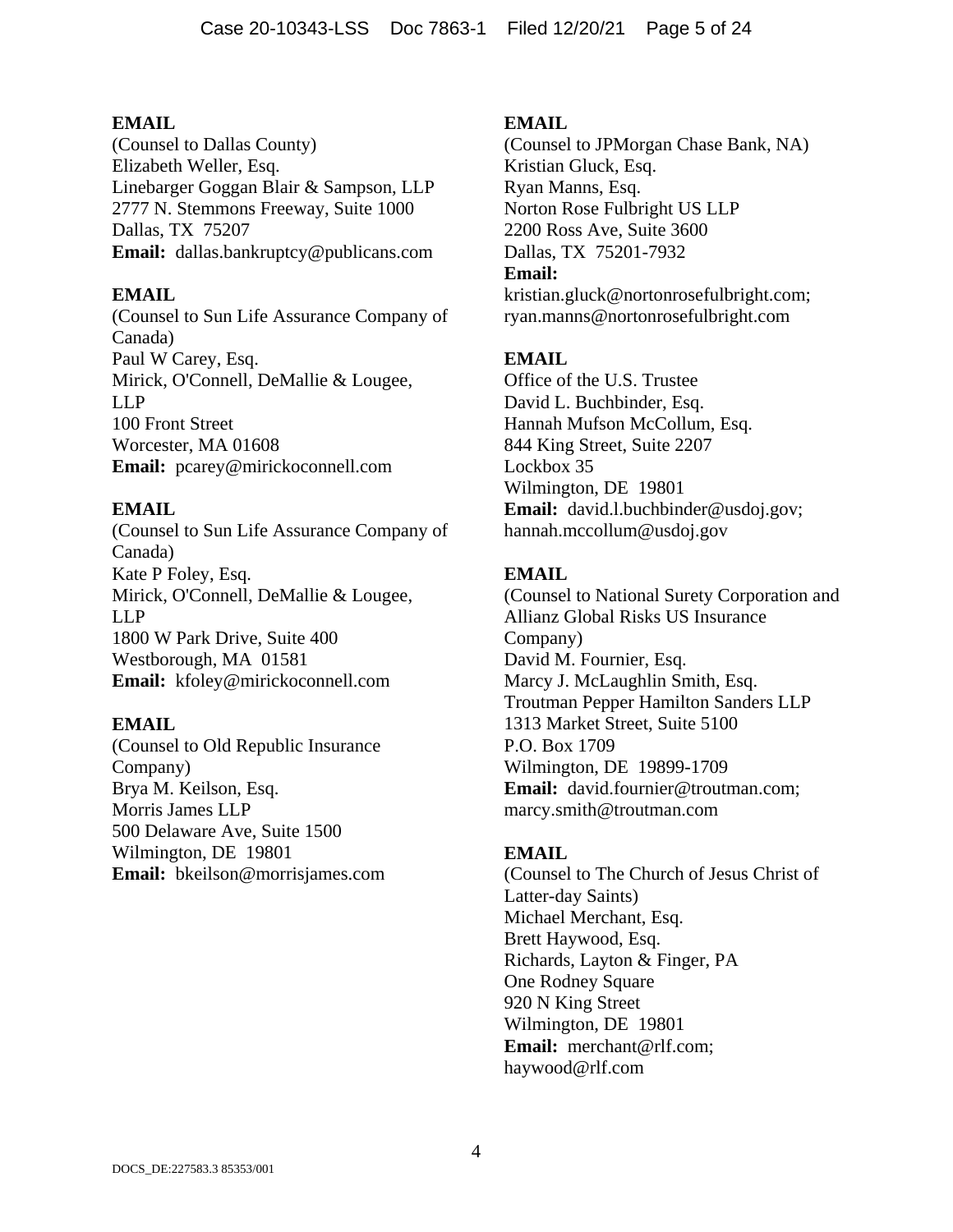Sequoia Counsel of Boy Scouts, Inc. Daphne Ferguson Marianne Johnson 6005 N Tamera Ave Fresno, CA 93711 **Email:** daphne.ferguson@scouting.org; marianne.johnson@scouting.org

### **EMAIL**

(Counsel to Twin City Fire Insurance Company, First State Insurance Company, Hartford Accident and Indemnity Company) Eric S. Goldstein, Esq. Shipman & Goodwin LLP One Constitution Plaza Hartford, CT 06103-1919 **Email:** egoldstein@goodwin.com; bankruptcy@goodwin.com; bankruptcyparalegal@goodwin.com

### **EMAIL**

Synchrony Bank c/o PRA Receivables Management, LLC Valerie Smith PO Box 41021 Norfolk, VA 23541 **Email:** claims@recoverycorp.com

### **EMAIL**

(Counsel to The County Commission Of Fayette County) John Stump, Esq. Steptoe & Johnson PLLC Chase Tower - Eighth Floor 707 Virginia Street E. Charleston, WV 25301 **Email:** john.stump@steptoe-johnson.com

### **EMAIL**

(Counsel to National Surety Corporation and Allianz Global Risks US Insurance Company) Harris B. Winsberg, Esq. Troutman Pepper Hamilton Sanders LLP 600 Peachtree Street NE, Suite 3000 Atlanta, GA 30308 **Email:** harris.winsberg@troutman.com

## **EMAIL**

US Attorney for Delaware David C. Weiss, Esq. Hercules Building 1313 N. Market Street, Suite 400 Wilmington, DE 19801 **Email:** usade.ecfbankruptcy@usdoj.gov

## **EMAIL**

(Counsel to Ad Hoc Committee of Local Councils of the Boy Scouts of America) Richard Mason, Esq. Douglas Mayer, Esq. Joseph C. Celentino, Esq. Wachtell, Lipton, Rosen & Katz 51 W 52nd Street New York, NY 10019 **Email:** rgmason@wlrk.com; dkmayer@wlrk.com; jccelentino@wlrk.com

### **EMAIL**

(Counsel to Sequoia Council of Boy Scouts, Inc.) Riley C. Walter, Esq. Wanger Jones Helsley, PC. 265 E River Park Circle, Suite 310 Fresno, CA 93720 **Email:** rwalter@wjhattorneys.com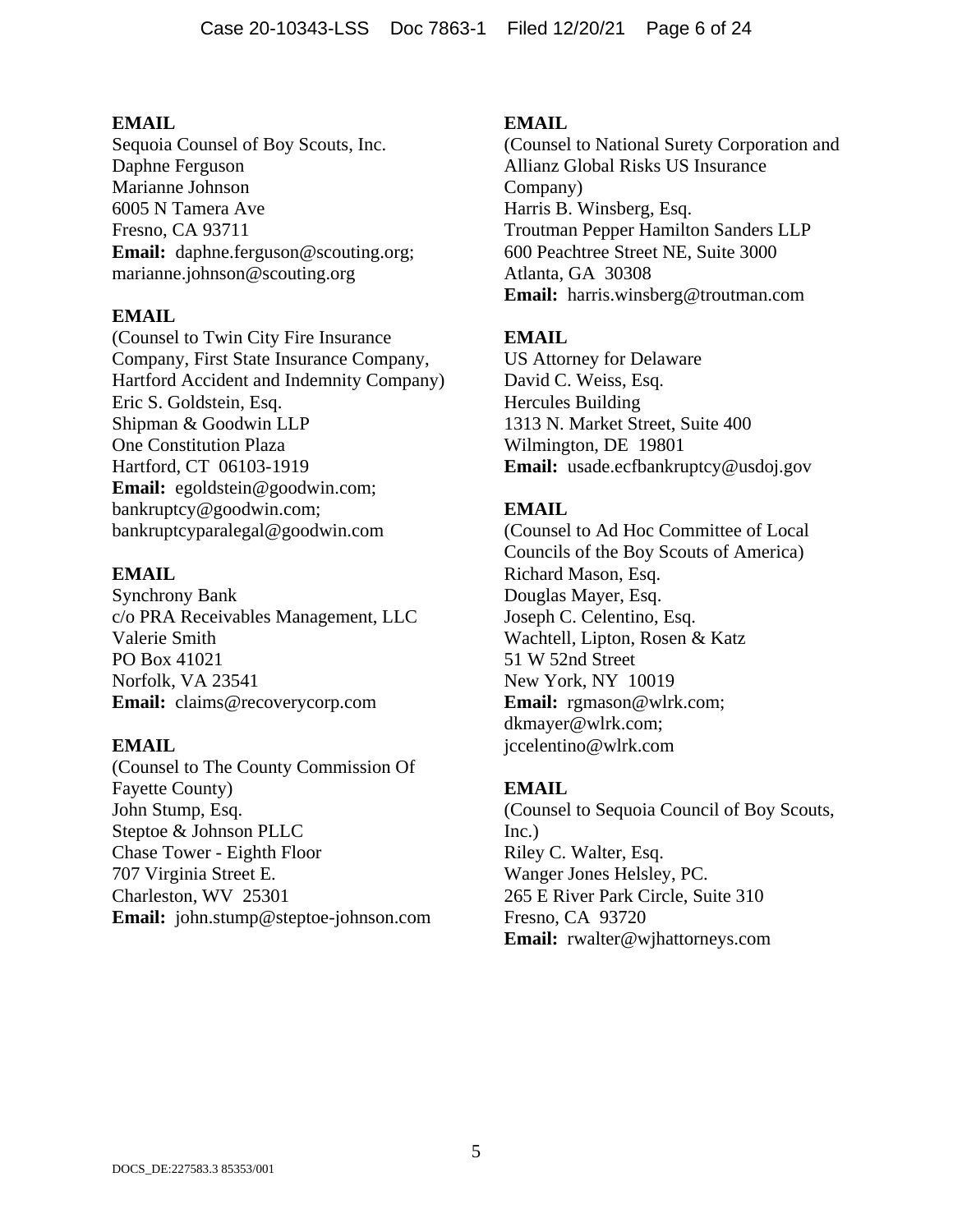(Counsel to JPMorgan Chase Bank, NA) Matthew Ward, Esq. Morgan Patterson, Esq. Womble Bond Dickinson (US) LLP 1313 N Market Street, Suite 1200 Wilmington, DE 19801 **Email:** matthew.ward@wbd-us.com; morgan.patterson@wbd-us.com

### **EMAIL**

James L. Patton, Jr., Esq. Robert Brady, Esq. Edwin Harron, Esq. Young Conaway Stargatt & Taylor Rodney Square 1000 N King Street Wilmington, DE 19801 **Email:** jpatton@ycst.com; rbrady@ycst.com; eharron@ycst.com

#### **EMAIL**

(Counsel to Boy Scouts of America San Diego – Imperial Council; Three Harbors Council Inc. Boy Scouts of America) Victor Vilaplana, Esq. Foley & Lardner LLP 3579 Valley Centre Drive, Suite 300 San Diego, CA 92130 **Email:** vavilaplana@foley.com

### **EMAIL**

Steven A. Ginther, Esq. Missouri Department of Revenue Bankruptcy Unit General Counsel's Office 301 W. High Street, Room 670 PO Box 475 Jefferson, City, MO 65105-0475 **Email:** deecf@dor.mo.gov

### **EMAIL**

(Counsel to Chief Seattle Council, Boy Scouts of America) Bruce W. Leaverton, Esq. Karr Tuttle Campbell, P.S. 701 Fifth Avenue, Suite 3300 Seattle, WA 98104 **Email:** bleaverton@karrtuttle.com

### **EMAIL**

(Counsel to Marco Romero, Jr. and Audrey Romero; The Roman Catholic Diocese of Brooklyn, New York and The Roman Catholic Archbishop of Los Angeles, the Archdiocese of Galveston-Houston, a corporation sole, and the Roman Catholic Diocese of Dallas, a Texas nonprofit corporation, and its related BSA-chartered organizations) Patrick A. Jackson, Esq. Ian J. Bambrick, Esq. Jaclyn C. Marasco, Esq. Faegre Drinker Biddle & Reath LLP 222 Delaware Avenue, Suite 1410 Wilmington, DE 19801-1621 **Email:** Patrick.Jackson@faegredrinker.com; Ian.Bambrick@faegredrinker.com;

Jaclyn.Marasco@faegredrinker.com

## **EMAIL**

Deb Secrest Commonwealth of Pennsylvania Department of Labor and Industry Collections Support Unit 651 Boas Street, Room 925 Harrisburg, PA 17121 **Email:** ra-li-ucts-bankrupt@state.pa.us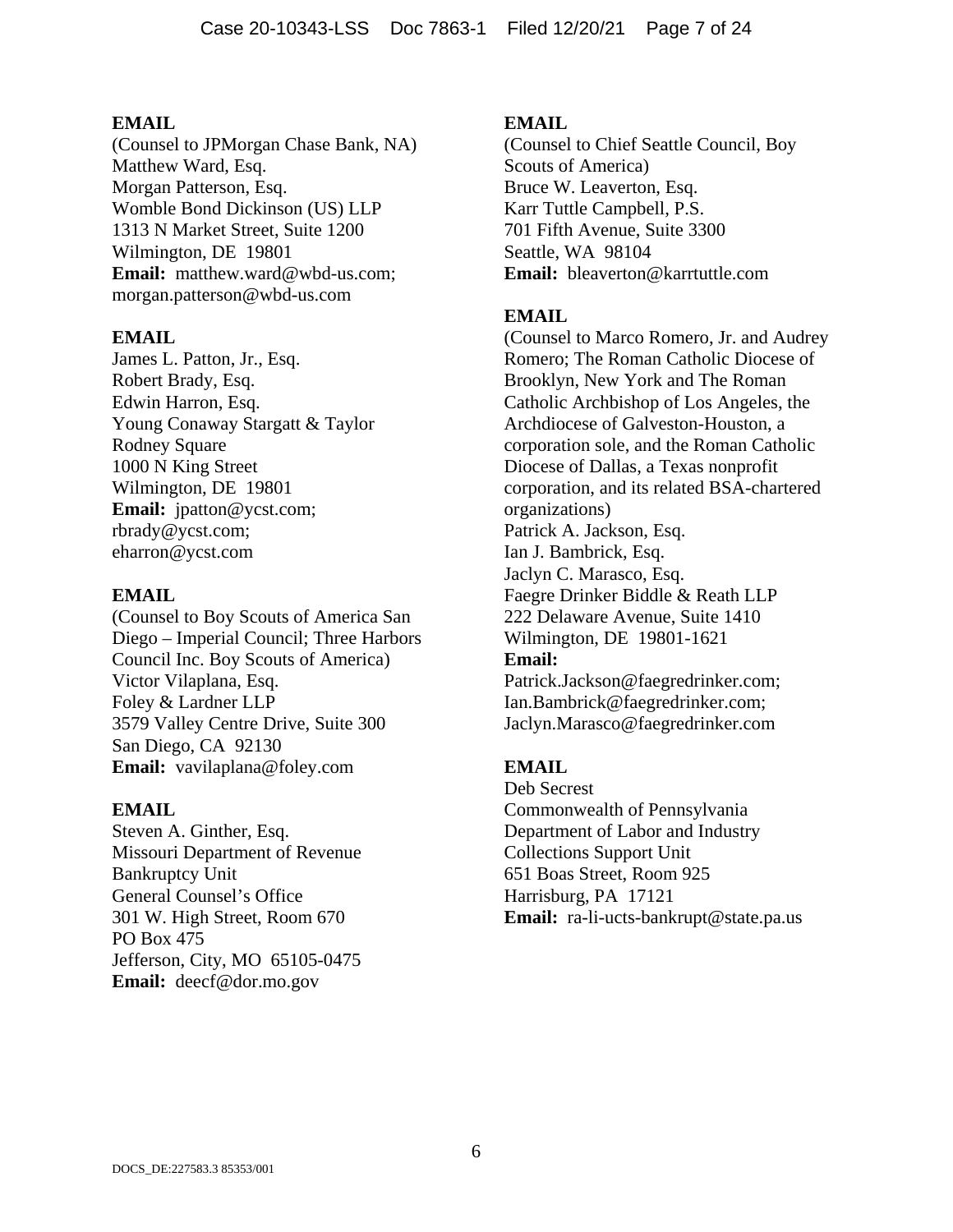(Counsel to Pearson Education, Inc.; NCS Pearson, Inc.) Jeffrey R. Waxman, Esq. Eric J. Monzo, Esq. Morris James LLP 500 Delaware Ave, Suite 1500 Wilmington, DE 19801 **Email:** jwaxman@morrisjames.com; emonzo@morrisjames.com

### **EMAIL**

(Counsel to Pearson Education, Inc.; NCS Pearson, Inc.) Angela Z. Miller, Esq. Phillips Lytle LLP One Canalside 125 Main Street Buffalo, NY 14203 **Email:** amiller@phillipslytle.com

### **EMAIL**

(Counsel to Waste Management; and Coalition of Abused Scouts for Justice) Rachel B. Mersky, Esq. Monzack Mersky Browder and Hochman, P.A 1201 N. Orange Street, Suite 400 Wilmington, DE 19801 **Email:** rmersky@monlaw.com

### **EMAIL**

(Counsel to Twin City Fire Insurance Company, First State Insurance Company, Hartford Accident and Indemnity Company) James P. Ruggeri, Esq. Joshua D. Weinberg, Esq. Abigail W. Williams, Esq. Shipman & Goodwin LLP 1875 K Street, NW, Suite 600 Washington, DC 20006-1251 **Email:** jruggeri@goodwin.com; jweinberg@goodwin.com; awilliams@goodwin.com; bankruptcy@goodwin.com; bankruptcyparalegal@goodwin.com

#### **EMAIL**

(Counsel to The County of Anderson Texas; The County of Denton, Texas; Harrison Central Appraisal District; The County of Harrison, Texas; The County of Henderson, Texas; Midland Central Appraisal District; The County of Milam, Texas; Terry County Appraisal District; The County of Williamson, Texas) Tara LeDay, Esq. McCreary, Veselka, Bragg & Allen, P.C. PO Box 1269 Round Rock, TX 78680 **Email:** tleday@mvbalaw.com

### **EMAIL**

(Counsel to National Union Fire Insurance Company of Pittsburgh, PA; Lexington Insurance Company; Landmark Insurance Company; The Insurance Company of the State of Pennsylvania) Deirdre M. Richards, Esq. Fineman Krekstein & Harris P.C. 1300 N. King Street Wilmington, DE 19801 **Email:** drichards@finemanlawfirm.com

## **EMAIL**

(Counsel to National Union Fire Insurance Company of Pittsburgh, PA; Lexington Insurance Company; Landmark Insurance Company; The Insurance Company of the State of Pennsylvania) Susan N.K. Gummow, Esq. Foran Glennon Palandech Ponzi & Rudloff, P.C. 222 N. LaSalle Street, Suite 1400 Chicago, IL 60614 **Email:** sgummow@fgppr.com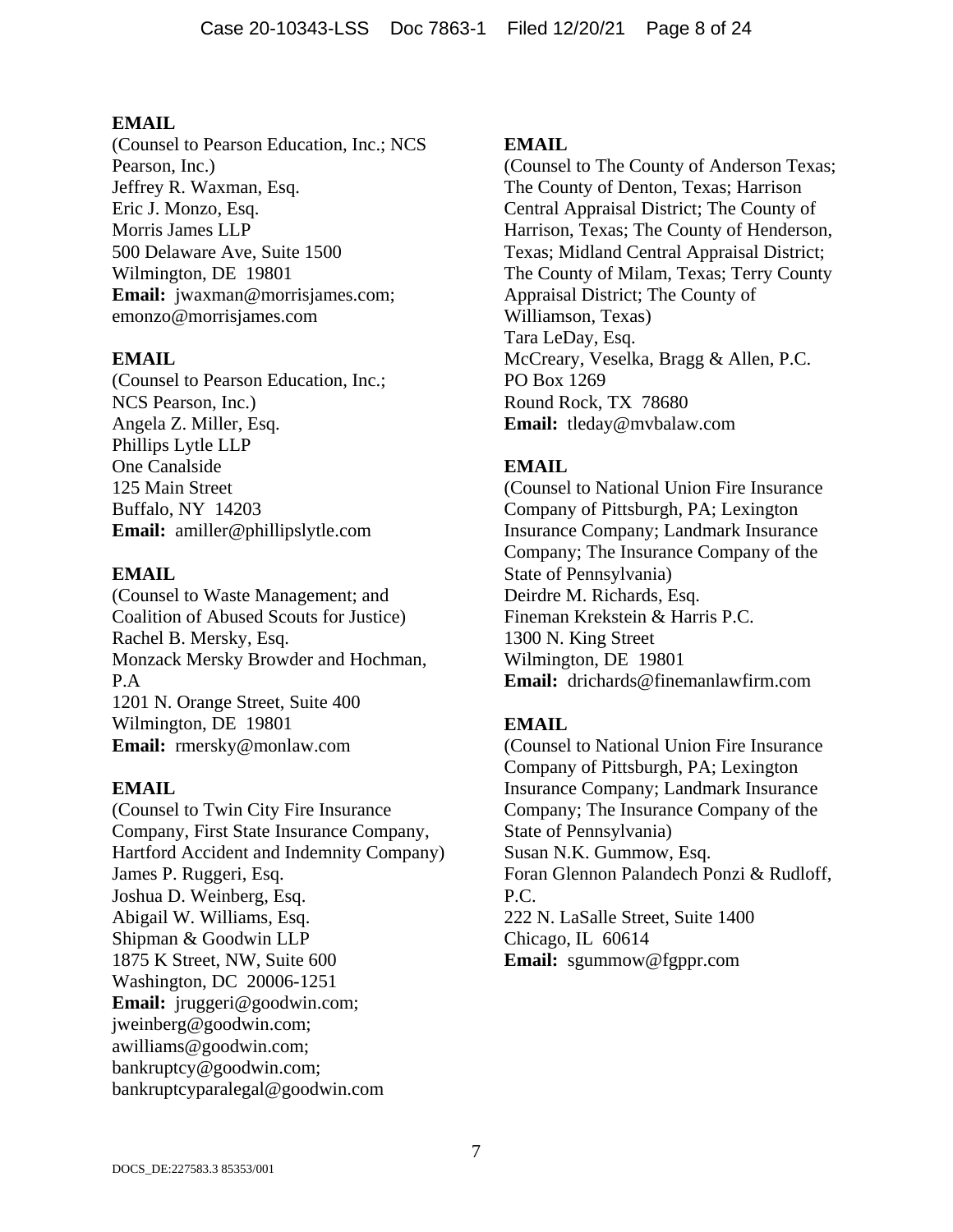(Counsel to East Carolina Council BSA, Inc.) Paul A. Fanning, Esq. Ward and Smith, P.A. PO Box 8088 Greenville, NC 27835-8088 **Email:** paf@wardandsmith.com

#### **EMAIL**

(Counsel to Jack Doe, creditor and defendant) Bradley L. Rice, Esq. Nagel and Rice LLP 103 Eisenhower Parkway Roseland, NJ 07068 **Email:** brice@nagelrice.com

### **EMAIL**

(Counsel to Jane Doe) Mark L. Desgrosseilliers, Esq. Chipman, Brown, Cicero & Cole, LLP Hercules Plaza 1313 North Market Street, Suite 5400 Wilmington, DE 19801 **Email:** desgross@chipmanbrown.com

#### **EMAIL**

(Counsel to the Official Committee of Unsecured Creditors) Thomas Moers Mayer, Esq. Rachael Ringer, Esq. David E. Blabey, Jr., Esq. Jennifer R. Sharret, Esq. Megan M. Wasson, Esq. Kramer Levin Naftalis & Frankel LLP 1177 Avenue of the Americas New York, NY 10036 **Email:** tmayer@kramerlevin.com; rringer@kramerlevin.com; dblabey@kramerlevin.com; jsharret@kramerlevin.com; mwasson@kramerlevin.com

#### **EMAIL**

(Counsel to the Official Committee of Unsecured Creditors) Kurt F. Gwynne, Esq. Mark W. Eckard, Esq. Reed Smith LLP 1201 N. Market Street, Suite 1500 Wilmington, DE 19801 **Email:** kgwynne@reedsmith.com; meckard@reedsmith.com

### **EMAIL**

(Counsel to R.L. and C.L., his wife (Plaintiffs in State Court action pending in the Superior Court of New Jersey, Essex County, Docket No. ESX-L-63-20)) Joseph H. Lemkin, Esq. Stark & Stark, P.C. PO Box 5315 Princeton, NJ 08543 **Email:** jlemkin@stark-stark.com

### **EMAIL**

(Counsel to Claimant, J.M.; Certain Claimants S. H. (SA Claim No. 21108), R. W. (SA Claim No 70996), R. B. (SA Claim No 24629)) Gerald D. Jowers, Jr., Esq. Janet, Janet & Scuggs, LLC 500 Taylor Street, Suite 301 Columbia, SC 29201 **Email:** gjowers@jjsjustice.com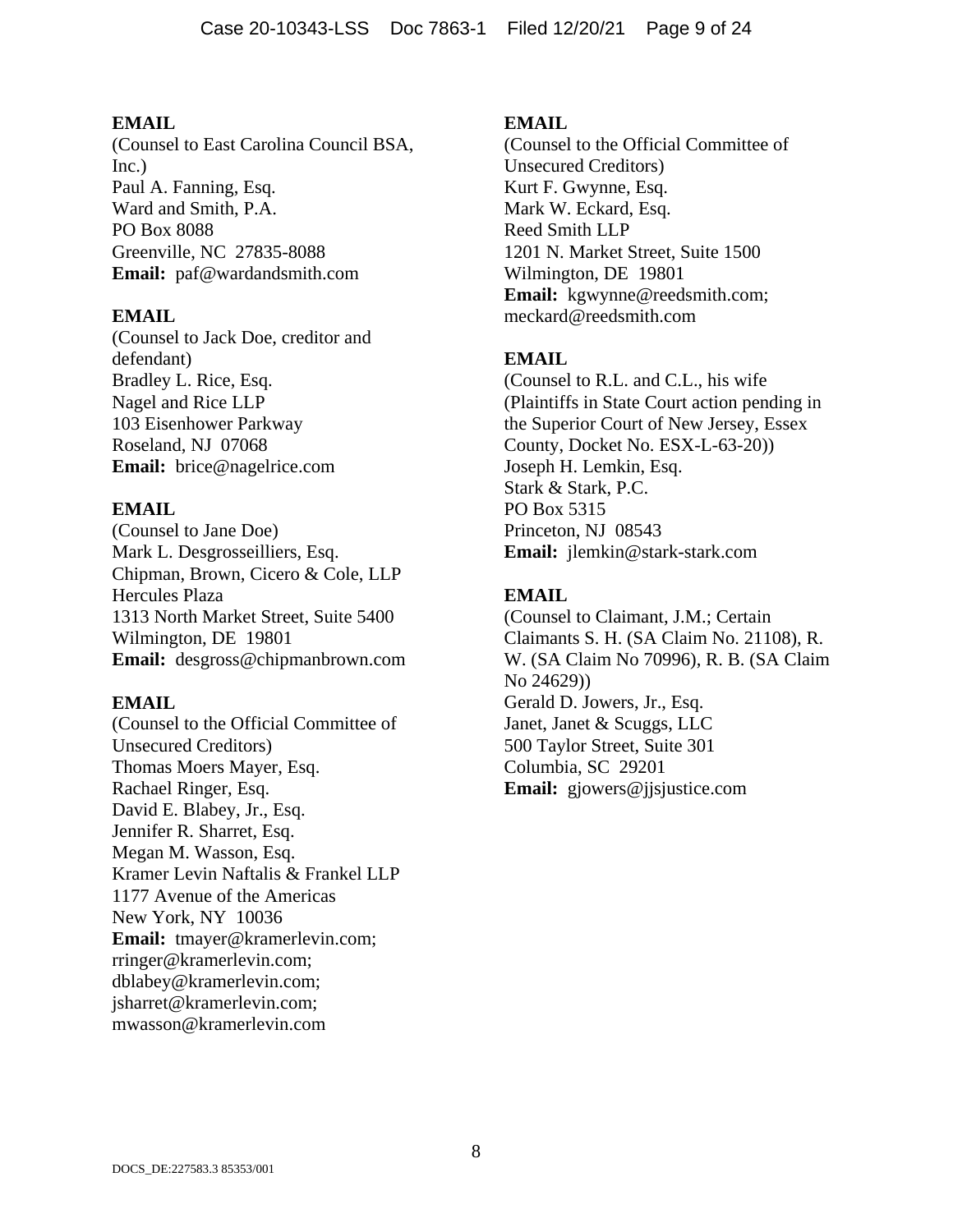(Counsel to The Roman Catholic Diocese of Brooklyn, New York and The Roman Catholic Archbishop of Los Angeles, the Archdiocese of Galveston-Houston, a corporation sole, and the Roman Catholic Diocese of Dallas, a Texas nonprofit corporation, and its related BSA-chartered organizations) Michael P. Pompeo, Esq. Faegre Drinker Biddle & Reath LLP 1177 Avenue of the Americas,  $41<sup>st</sup>$  Floor New York, NY 10036-2714 **Email:** michael.pompeo@faegredrinker.com

### **EMAIL**

(Counsel to Jane Doe) Mark L. Desgrosseilliers, Esq. Chipman, Brown, Cicero & Cole, LLP Hercules Plaza 1313 North Market Street, Suite 5400 Wilmington, DE 19801 **Email:** desgross@chipmanbrown.com

### **EMAIL**

(Counsel to Various Tort Claimants) David M. Klauder, Esq. Bielli & Klauder, LLC 1204 N. King Street Wilmington, DE 19801 **Email:** dklauder@bk-legal.com

### **EMAIL**

(Counsel to Various Tort Claimants) Michael T. Pfau, Esq. Jason P. Amala, Esq. Vincent T. Nappo, Esq. Pfau Cochran Vertetis Amala PLLC 403 Columbia Street, Suite 500 Seattle, WA 98104 **Email:** michael@pcvalaw.com; jason@pcvalaw.com; vnappo@pcvalaw.com

### **EMAIL**

(Counsel to IRC Burnsville Crossing, L.L.C. and The Episcopal Church) Karen C. Bifferato, Esq. Kelly M. Conlan, Esq. Jeffrey C. Wisler, Esq. Connolly Gallagher LLP 1201 N. Market Street, 20<sup>th</sup> Floor Wilmington, DE 19801 **Email:** kbifferato@connollygallagher.com; kconlan@connollygallagher.com; jwisler@connollygallagher.com

# **EMAIL**

(Counsel to Del-Mar-Va Council, Inc., Boy Scouts of America) Bill Bowden, Esq. Ashby & Geddes, P.A. 500 Delaware Avenue, 8<sup>th</sup> Floor P.O. Box 1150 Wilmington, DE 19899-1150 **Email:** wbowden@ashbygeddes.com

## **EMAIL**

(Counsel to AmTrust North America, Inc. on behalf of Wesco Insurance Company) Alan C. Hochheiser, Esq. Maurice Wutscher, LLP 23611 Chagrin Blvd., Suite 207 Beachwood, OH 44122 **Email:** ahochheiser@mauricewutscher.com

## **EMAIL**

(Counsel to current or future personal injury claimants represented by the law firm of Andrews & Thornton) Anthony M. Saccullo, Esq. Mary E. Augustine, Esq. A.M. Saccullo Legal, LLC 27 Crimson King Drive Bear, DE 19701 **Email:** ams@saccullolegal.com; meg@saccullolegal.com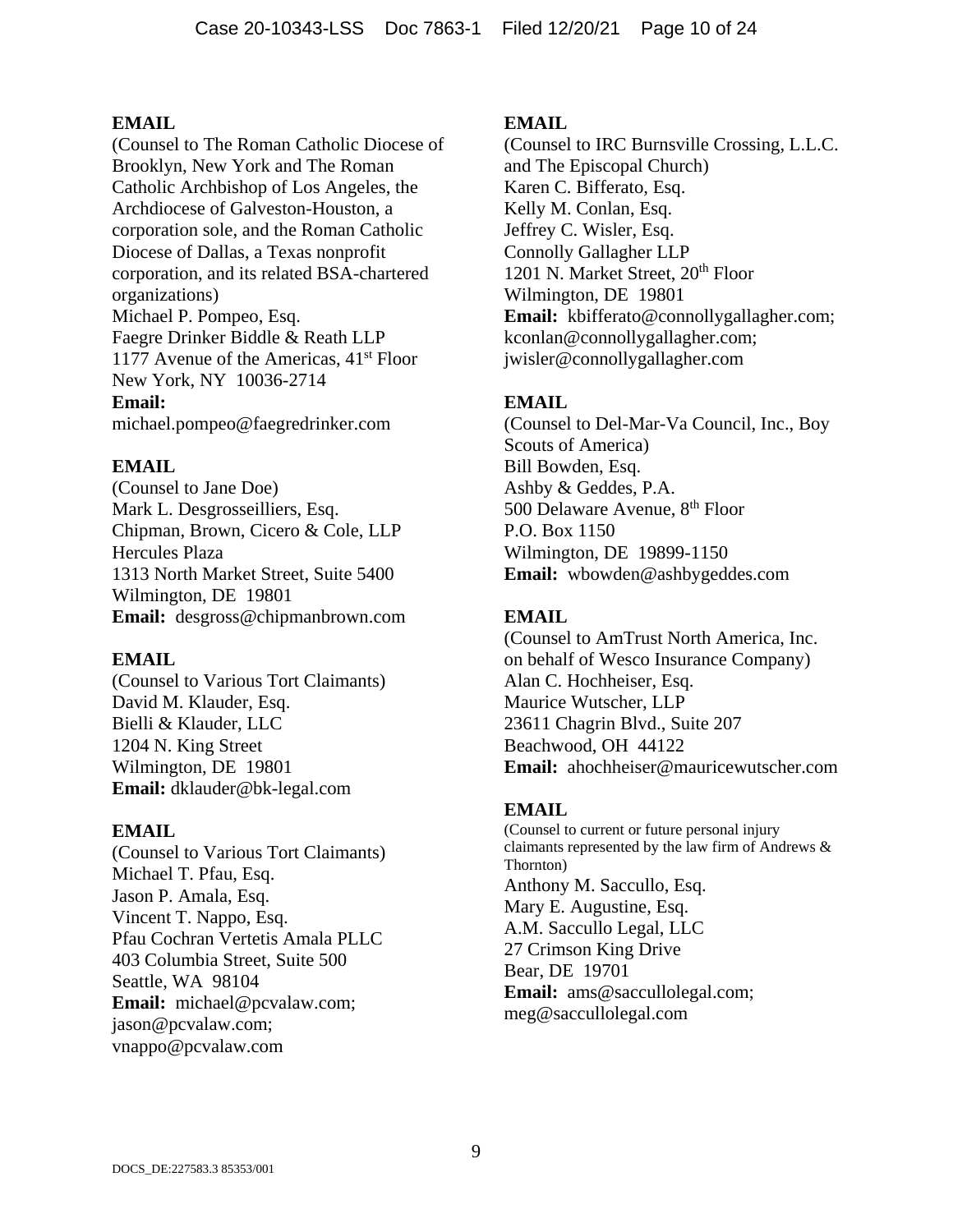(Counsel to current or future personal injury claimants represented by the law firm of Andrews & Thornton) Anne Andrews, Esq. John C. Thornton, Esq. Andrews & Thornton 4701 Von Karman Avenue, Suite 300 Newport Beach, CA 92660 **Email:** aa@andrewsthornton.com; jct@andrewsthornton.com

#### **EMAIL**

(Counsel to Allianz Global Risks US Insurance Company) Ryan S. Smethurst, Esq. Margaret H. Warner, Esq. McDermott Will & Emery LLP The McDermott Building 500 North Capitol Street, NW Washington, DC 20001-1531 **Email:** rsmethurst@mwe.com; mwarner@mwe.com;

#### **EMAIL**

(Counsel to Oracle America, Inc.) Shawn M. Christianson, Esq. Buchalter, A Professional Corporation 55 Second Street, 17th Floor San Francisco, CA 94105-3493 **Email:** schristianson@buchalter.com

#### **EMAIL**

(Counsel to Robert Hernandez Hunter) David A. Lebowitz, Esq. Kaufman Lieb Lebowitz & Frick LLP 10 East 40th Street, Suite 3307 New York, NY 10016 **Email:** dlebowitz@kllf-law.com

#### **EMAIL**

(Counsel to Century Indemnity Company, as successor to CCI Insurance Company, as successor to Insurance Company of North America and Indemnity, et al., Chubb Group Holdings Inc.) Stamatios Stamoulis, Esq. Richard C. Weinblatt, Esq. Stamoulis & Weinblatt LLC 800 N. West Street, Suite 800 Wilmington, DE 19801 **Email:** stamoulis@swdelaw.com weinblatt@swdelaw.com

### **EMAIL**

(Counsel to Century Indemnity Company, as successor to CCI Insurance Company, as successor to Insurance Company of North America and Indemnity, et al) Tancred Schiavnoi, Esq. Janine Panchok-Berry, Esq. O'Melveny & Myers LLP Times Square Tower 7 Times Square New York, NY 10036-6537 **Email:** tschiavoni@omm.com; jpanchokberry@omm.com

### **EMAIL**

(Counsel to Arrowood Indemnity Company) Michael J. Joyce, Esq. The Law Offices of Joyce, LLC 1225 King St., Suite 800 Wilmington, DE 19801 **Email:** mjoyce@mjlawoffices.com

#### **EMAIL**

(Counsel to Arrowood Indemnity Company) Britton C. Lewis, Esq. Carruthers & Roth, P.A. 235 N. Edgeworth St. Greensboro, NC 27401 **Email:** bcl@crlaw.com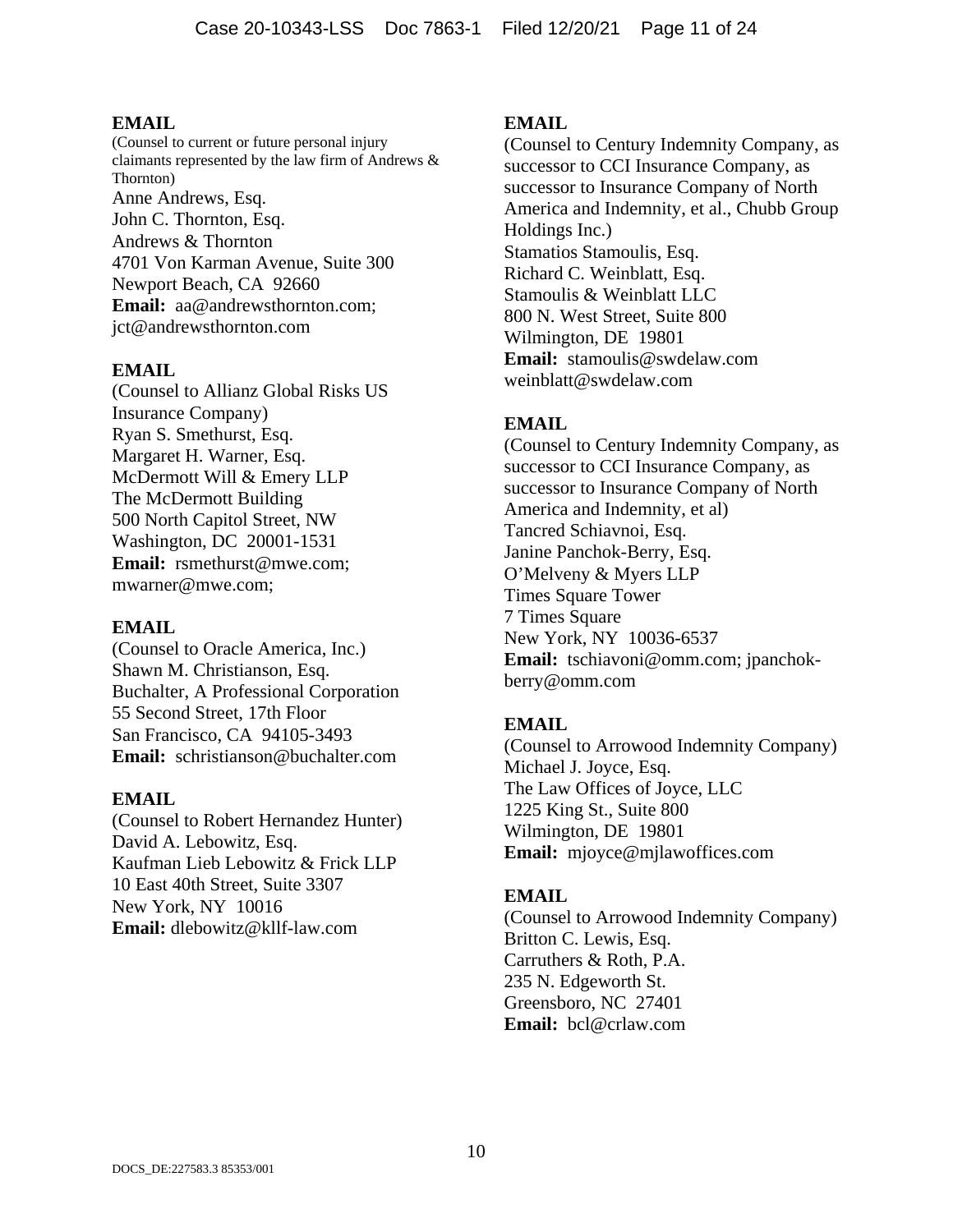(Counsel to Arrowood Indemnity Company) Kevin Coughlin, Esq. Lorraine Armenti, Esq. Michael Hrinewski, Esq. Coughlin Duffy, LLP 350 Mount Kemble Ave. Morristown, NJ 07960 Email: kcoughlin@coughlinduffy.com; larmenti@coughlinduffy.com; mhrinewski@coughlinduffy.com

## **EMAIL**

(Counsel to Baltimore Area Council Boy Scouts of America, Inc.) Todd M. Brooks, Esq. Whiteford Taylor & Preston LLP Seven Saint Paul Street, 15th Floor Baltimore, MD 21202-1626 **Email:** tbrooks@wtplaw.com

### **EMAIL**

(Counsel to Baltimore Area Council Boy Scouts of America, Inc.) Richard W. Riley, Esq. Whiteford Taylor & Preston LLP The Renaissance Centre 405 North King Street, Suite 500 Wilmington, DE 19801 **Email:** rriley@wtplaw.com

### **EMAIL**

(Counsel to Texas Workforce Commission) Texas Attorney General's Office Bankruptcy & Collections Division Christopher S. Murphy, Assistant AG c/o Sherri K. Simpson, Paralegal P.O. Box 12548 Austin, TX 78711-2548 **Email:** christopher.murphy@oag.texas.gov; sherri.simpson@oag.texas.gov

### **EMAIL**

(Counsel to Liberty Mutual Insurance Company) R. Karl Hill, Esq. Seitz, Van Ogtrop & Green, P.A. 222 Delaware Avenue, Suite 1500 Wilmington, DE 19801 **Email:** khill@svglaw.com

## **EMAIL**

(Counsel to Liberty Mutual Insurance Company) Douglas R Gooding, Esq. Jonathan D. Marshall, Esq. Michael J. Foley, Jr., Esq. Choate, Hall & Stewart LLP Two International Place Boston, MA 02110 **Email:** dgooding@choate.com; jmarshall@choate.com; mjfoley@choate.com

## **EMAIL**

(Counsel to Liberty Mutual Insurance Company) Kim V. Marrkand, Esq. Nancy D. Adams, Esq. Laura Bange Stephens, Esq. Mintz, Levin, Corn, Ferris, Glovsky and Popeo, P.C. One Financial Center Boston, MA 02111 **Email:** kmarrkand@mintz.com; ndadams@mintz.com; lbstephens@mintz.com

## **EMAIL**

(Counsel to Ventura County Council of Boy Scouts of America) William E. Winfield, Esq. Nelson Comis Kettle & Kinney LLP 300 E. Esplanade Drive, Suite 1170 Oxnard, CA 93036 **Email:** wwinfield@calattys.com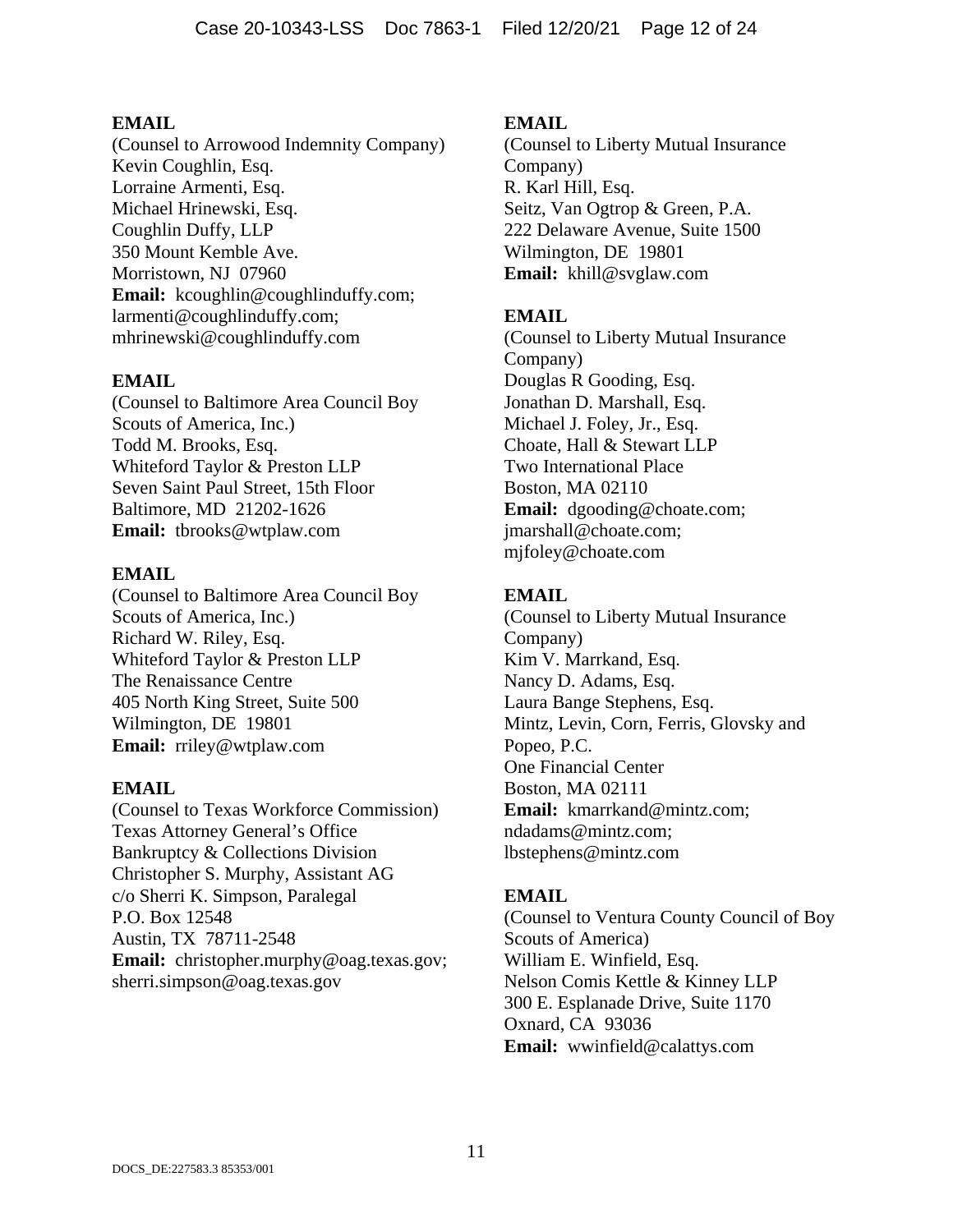(Counsel to Courtney and Stephen Knight, Jointly as the Surviving Parents of E.J.K., a Minor Child, and Stephen Knight as the Personal Representative of the Estate of E.J.K.; Margaret Henderson, Personal Representative of the Estate of N.G.H.) Richard A. Barkasy, Esq. Kristi J. Doughty, Esq. Schnader Harrison Segal & Lewis LLP 824 N. Market Street, Suite 800 Wilmington, DE 19801-4939 Email: rbarkasy@schnader.com; kdoughty@schnader.com

### **EMAIL**

(Counsel to Chickasaw Council, Boy Scouts of America, Inc.) Henry C. Shelton, III, Esq. Adams and Reese LLP 6075 Poplar Avenue, Suite 700 Memphis, TN 38119 **Email:** henry.shelton@arlaw.com

#### **EMAIL**

(Counsel to Hartford Accident and Indemnity Company, First State Insurance Company, and Twin City Fire Insurance Company) Erin R. Fay, Esq. Gregory J. Flasser, Esq. Bayard, P.A. 600 N. King Street, Suite 400 Wilmington, DE 19801 **Email:** efay@bayardlaw.com; gflasser@bayardlaw.com

### **EMAIL**

(Counsel to Nichole Erickson and Mason Gordon, a minor by his mother Nichole Erickson; and Betti & Associates Claimants) James Tobia, Esq. The Law Office of James Tobia, LLC 1716 Wawaset Street Wilmington, DE 19806 **Email:** jtobia@tobialaw.com

#### **EMAIL**

(Counsel to Great American Assurance Company, f/k/a Agricultural Insurance Company; Great American E&S Insurance Company, f/k/a Agricultural Excess and Surplus Insurance Company; and Great American E&S Insurance Company) Bruce W. McCullough, Esq. Bodell Bové, LLC 1225 N. King Street, Suite 1000 Wilmington, DE 19801 **Email:** bmccullough@bodellbove.com

### **EMAIL**

(Counsel to Jorge Vega and Various Abuse Victims) Domenic E. Pacitti, Esq. Klehr Harrison Harvey Branzburg LLP 919 Market Street, Suite 1000 Wilmington, DE 19801 **Email:** dpacitti@klehr.com

### **EMAIL**

(Counsel to Various Abuse Victims) Morton R. Branzburg, Esq. Klehr Harrison Harvey Branzburg LLP 1835 Market Street, Suite 1400 Philadelphia, PA 19103 **Email:** mbranzburg@klehr.com

## **EMAIL**

(Counsel to Various Abuse Victims) Stephen Crew, Esq. Peter Janci, Esq. Crew Janci LLP 1200 NW Naito Parkway, Suite 500 Portland, OR 97209 **Email:** steve@crewjanci.com; peter@crewjanci.com

### **EMAIL**

(Counsel to Eric Pai, as Administrator of the Estate of J. Pai) William D. Sullivan, Esq. Sullivan Hazeltine Allinson LLC 919 N. Market Street, Suite 420 Wilmington, DE 19801 **Email:** bsullivan@sha-llc.com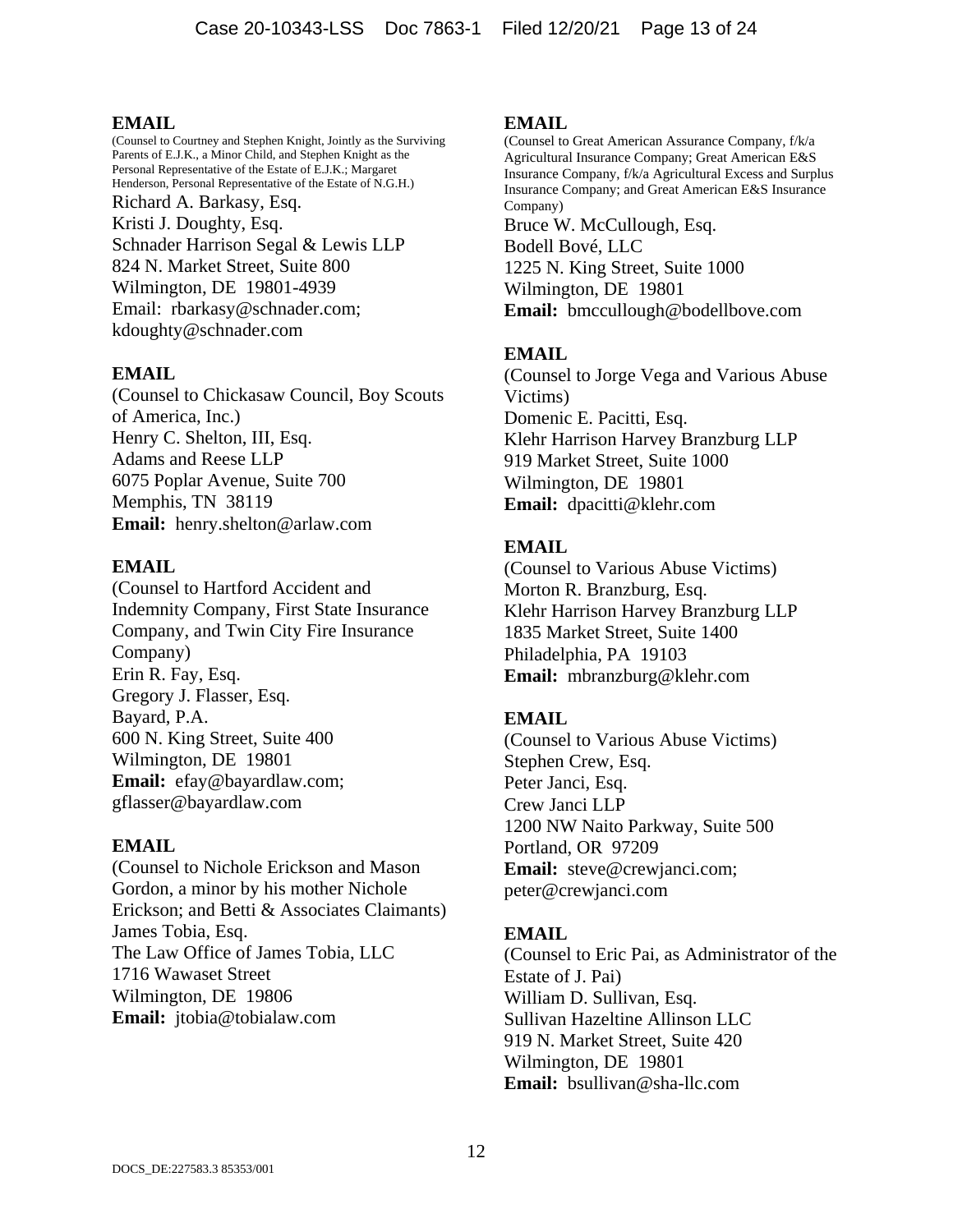(Counsel to Collin County Tax Assessor/Collector) Larry R. Boyd, Esq. Chad Timmons, Esq. Emily M. Hahn, Esq. Abernathy, Roeder, Boyd & Hullett, P.C. 1700 Redbud Blvd, Suite 300 McKinney, TX 75069 **Email:** lboyd@abernathy-law.com; ctimmons@abernathy-law.com; ehahn@abernathy-law.com; bankruptcy@abernathy-law.com

### **EMAIL**

(Counsel to Buffalo Trail Council, Inc.) Michael G. Kelly, Esq. Kelly, Morgan, Dennis, Corzine & Hansen, P.C. PO Box 1311 Odessa, TX 79760-1311 **Email:** mkelly@kmdfirm.com

### **EMAIL**

(Counsel to Maricopa County Treasurer) Peter Muthig, Esq. Maricopa County Attorney's Office Civil Services Division 225 W. Madison Street Phoenix, AZ 85003 **Email:** muthigk@mcao.maricopa.gov

### **EMAIL**

(Counsel to Oracle America, Inc.) Amish R. Doshi, Esq. Doshi Legal Group, P.C. 1979 Marcus Avenue, Suite 210E Lake Success, NY 11042 **Email:** amish@doshilegal.com

### **EMAIL**

(Special Insurance Counsel to the Future Claimants' Representative) Kami Quinn, Esq. Emily Grim, Esq. Meredith Neely, Esq. Rachel Jennings, Esq. Kyle Dechant, Esq. Gilbert LLP 700 Pennsylvania Avenue, SE, Suite 400 Washington, DC 20003 **Email:** quinnk@gilbertlegal.com; grime@gilbertlegal.com; neelym@gilbertlegal.com; jenningsr@gilbertlegal.com; dechantk@gilbertlegal.com

# **EMAIL**

(Counsel to Ector CAD) Don Stecker, Esq. Linebarger Goggan Blair & Sampson, LLP 112 E. Pecan Street, Suite 2200 San Antonio, TX 78205 **Email:** sanantonio.bankruptcy@publicans.com

## **EMAIL**

(Counsel to Trennie L. Williams and Kiwayna H. Williams) Flordia M. Henderson, Esq. PO Box 30604 Memphis, TN 38130-0604 **Email:** flordia@fhendersonlaw.net

## **EMAIL**

(Counsel to the TN Dept of Labor – Bureau of Unemployment Insurance) Laura L. McCloud, Esq. c/o TN Attorney General's Office, Bankruptcy Division PO Box 20207 Nashville, TN 37202-0207 **Email:** agbankdelaware@ag.tn.gov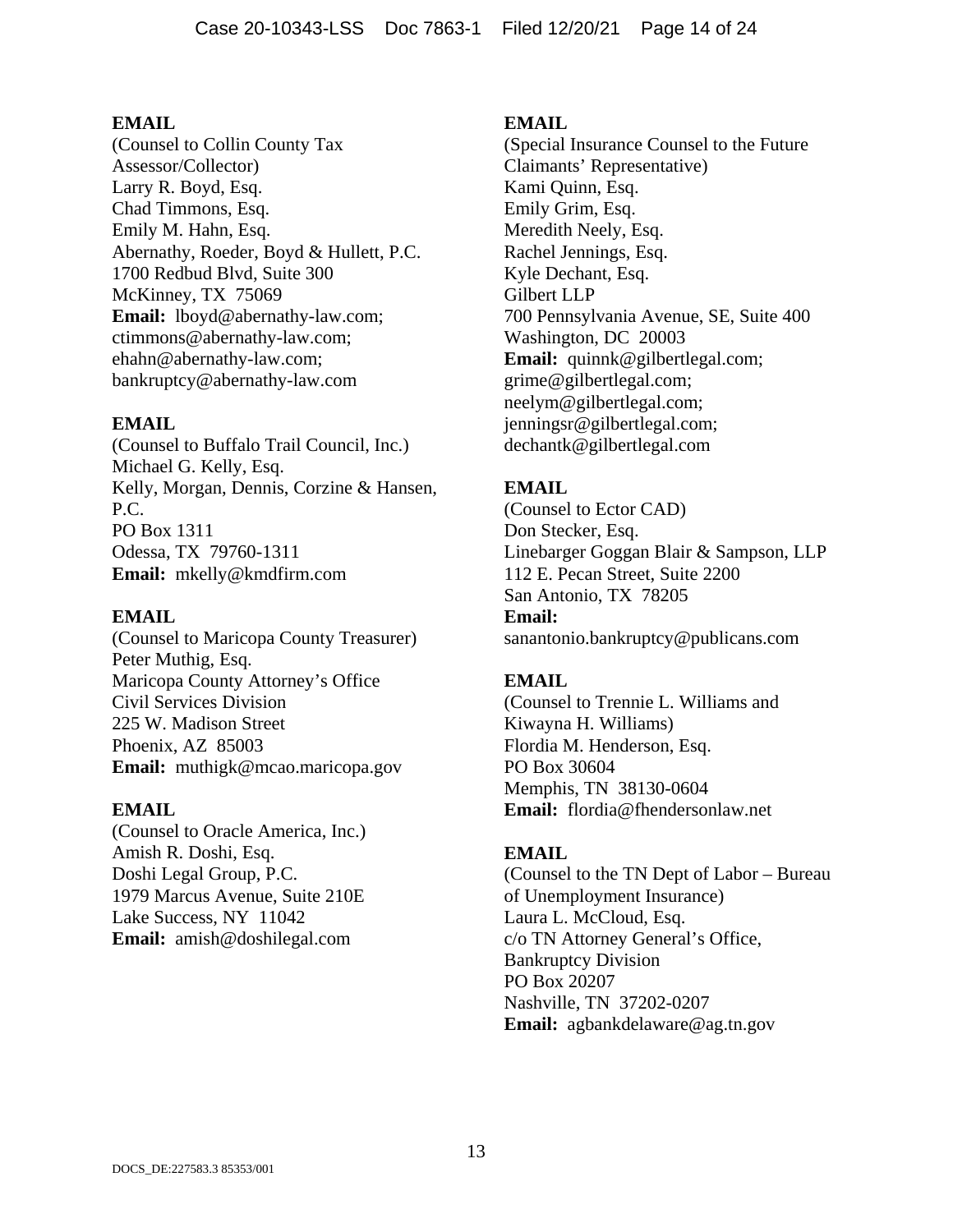(Counsel to Coalition of Abused Scouts for Justice) David J. Molton, Esq. Brown Rudnick LLP Seven Times Square New York, NY 10036 **Email:** dmolton@brownrudnick.com

### **EMAIL**

(Counsel to Coalition of Abused Scouts for Justice) Sunni P. Beville, Esq. Tristan G. Axelrod, Esq. Brown Rudnick LLP One Financial Center Boston, MA 02111 **Email:** sbeville@brownrudnick.com; taxelrod@brownrudnick.com

### **EMAIL**

(Counsel to Stryker Medical) Danielle Mason Anderson, Esq. Miller, Canfield, Paddock and Stone, P.L.C. 277 S. Rose Street, Suite 5000 Kalamazoo, MI 49007 **Email:** andersond@millercanfield.com

### **EMAIL**

(Counsel for The Waite and Genevieve Phillips Foundation) Jason C. Powell, Esq. Thomas Reichert, Esq. The Powell Firm, LLC 1201 N. Orange Street, Suite 500 Wilmington, DE 19801 **Email:** jpowell@delawarefirm.com; treichert@delawarefirm.com

### **EMAIL**

(Counsel to Certain Sexual Abuse Survivor Claimants) Stephen W. Spence, Esq. Baird Mandalas Brockstedt, LLC 1413 Savannah Road, Suite 1 Lewes, DE 19958 **Email:** sws@bmbde.com

## **EMAIL**

(Counsel to American Zurich Insurance Company) Mark D. Plevin, Esq. Crowell & Moring LLP Three Embarcadero Center, 26th Floor San Francisco, CA 94111 **Email:** mplevin@crowell.com

## **EMAIL**

(Counsel to American Zurich Insurance Company) Tacie H. Yoon, Esq. Crowell & Moring LLP 1001 Pennsylvania Ave., N.W. Washington, DC 20004 **Email:** tyoon@crowell.com

## **EMAIL**

(Counsel to Certain Tort Claimants) Leander L. James, Esq. Craig K. Vernon, Esq. R. Charlie Beckett, Esq. James, Vernon & Weeks, P.A. 1626 Lincoln Way Coeur d'Alene, ID 83815 **Email:** ljames@jvwlaw.net; cvernon@jvwlaw.net; rbeckett@jvwlaw.net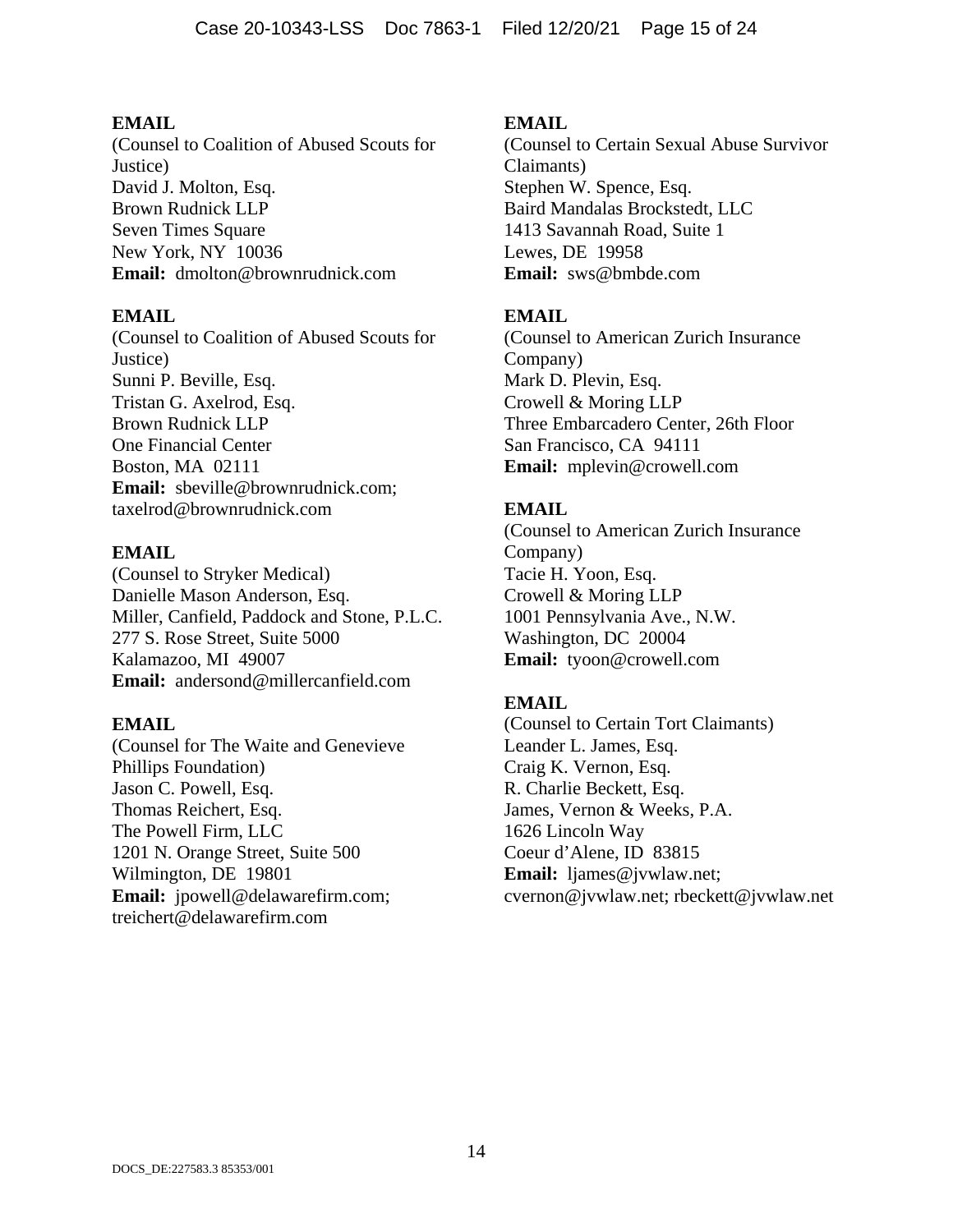(Counsel to Burleson County Tax Office; Luling ISD Tax Office; Colorado County Tax Office; Fayette County Tax Office; Milano ISD Tax Office; Gause ISD Tax Office) John T. Banks, Esq. Perdue, Brandon, Fielder, Collins & Mott, L.L.P. 3301 Northland Drive, Suite 505 Austin, TX 78731 **Email:** jbanks@pbfcm.com

### **EMAIL**

(Counsel to Claimant J.M.) Katherine Barksdale, Esq. Napoli Shkolnik LLC 919 Market Street, Suite 1801 Wilmington, DE 19801 **Email:** kbarksdale@napolilaw.com

#### **EMAIL**

(Counsel to Andrew Van Arsdale and Timothy Kosnoff) David E. Wilks, Esq. Wilks Law, LLC 4250 Lancaster Pike, Suite 200 Wilmington, DE 19805 **Email:** dwilks@wilks.law

### **EMAIL**

(Counsel to Jorge Vega) Paul Mones, Esq. Paul Mones PC 13101 Washington Blvd. Los Angeles, CA 90066 **Email:** paul@paulmones.com

### **EMAIL**

(Fee Examiner) Justin Rucki Rucki Fee Review, LLC 1111 Windon Drive Wilmington, DE 19803 **Email:** justinrucki@ruckifeereview.com

#### **EMAIL**

(Counsel to Boy Scouts of America, Hawaii and Guam Chapter (Aloha Council)) Jerrold K. Guben, Esq. O'Connor Playdon Guben & Inouye LLP Makai Tower, 24th Floor 733 Bishop Street Honolulu, HI 96813 **Email:** jkg@opgilaw.com

### **EMAIL**

(Counsel to Bay-Lakes Council) Erin A. West, Esq. Godfrey & Kahn, S.C. One East Main Street, Suite 500 P.O. Box 2719 Madison, WI 53701-2719 **Email:** ewest@gklaw.com

### **EMAIL**

(Counsel to Bay-Lakes Council) Timothy F. Nixon, Esq. Godfrey & Kahn, S.C. 200 South Washington Street, Suite 100 Green Bay, WI 54301-4298 Email: tnixon@gklaw.com

### **EMAIL**

(Counsel to the Debtors) Jessica C.K. Boelter, Esq. White & Case LLP 1221 Avenue of the Americas New York, NY 10020-1095 **Email:** jessica.boelter@whitecase.com

#### **EMAIL**

(Counsel to the Debtors) Michael C. Andolina, Eq. Matthew E. Linder, Esq. White & Case LLP 111 South Wacker Drive Suite 5100 Chicago, IL 60606-4302 **Email:** mandolina@whitecase.com; mlinder@whitecase.com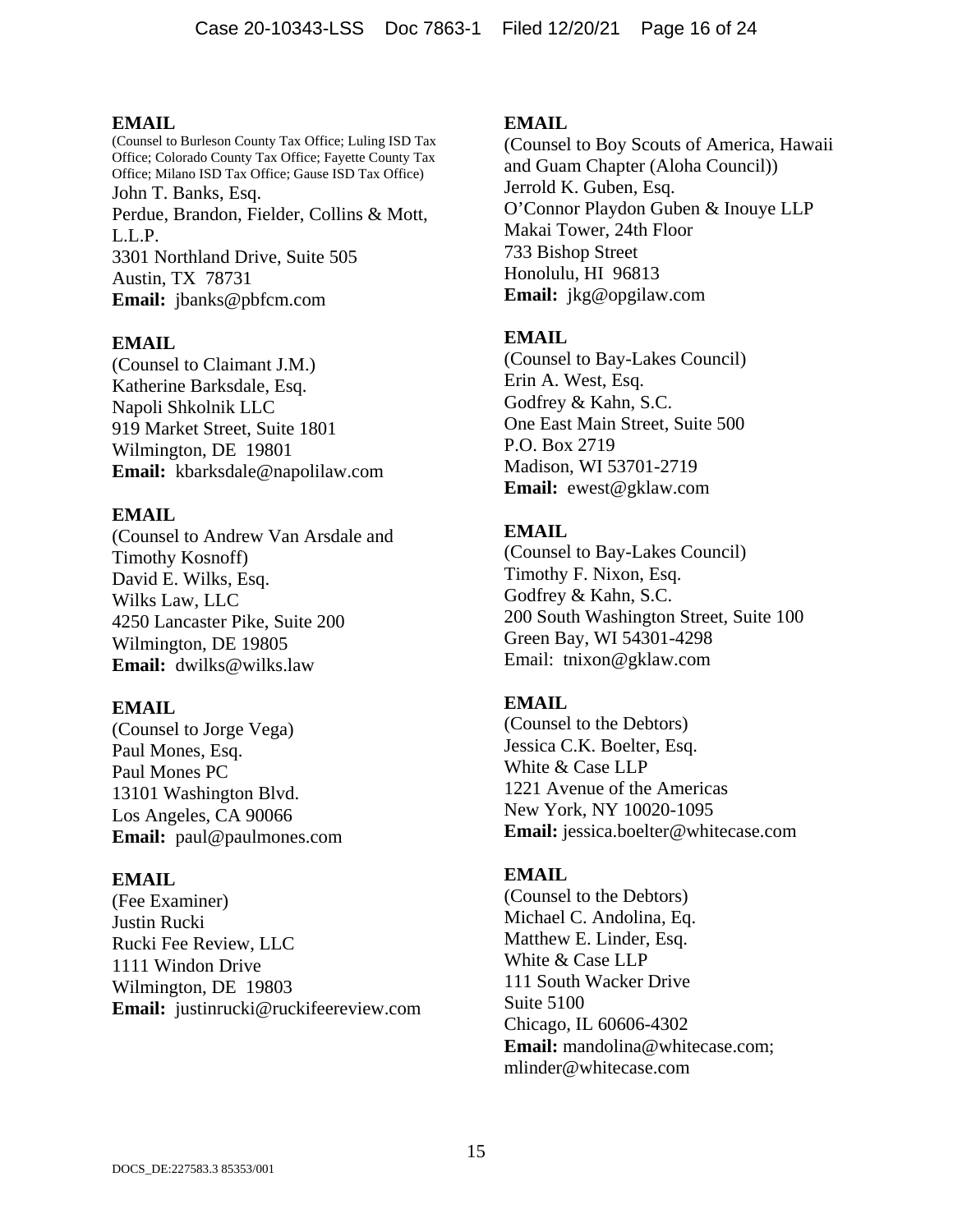(Counsel to the Debtors) Derek C. Abbott, Esq. Andrew R. Remming, Esq. Paige N. Topper, Esq. Morris Nichols Arsht & Tunnell LLP 1201 North Market Street, 16th Floor Wilmington, Delaware 19801 **Email:** dabbott@mnat.com; aremming@mnat.com; ptopper@mnat.com

### **EMAIL**

(Counsel to Old Republic Insurance Company) Stephen M. Miller, Esq. Carl N. Kunz, III, Esq. Brya M. Keilson, Esq. Morris James LLP 500 Delaware Ave, Suite 1500 Wilmington, DE 19801 **Email:** smiller@morrisjames.com; ckunz@morrisjames.com; bkeilson@morrisjames.com

### **EMAIL**

(Counsel to various child sexual abuse tort claimants) Daniel R. Lapinski, Esq. Motley Rice LLC Woodland Falls Corporate Park 210 Lake Drive East, Suite 101 Cherry Hill, NJ 08002 **Email**: dlapinski@motleyrice.com

### **EMAIL**

(Counsel to various child sexual abuse tort claimants) Joseph F. Rice, Esq. Motley Rice LLC 28 Bridgeside Blvd. Mount Pleasant, SC 29464 **Email:** jrice@motleyrice.com

### **EMAIL**

(Counsel to various child sexual abuse tort claimants) Kevin D. Swenson, Esq. Swenson & Shelly, PLLC 107 South 1470 East, Suite 201 St. George, UT 84790 **Email:** kevin@swensonshelley.com

## **EMAIL**

(Counsel to Florida Conference of the United Methodist Church; Various Churches in the Conference that are Chartered Organizations; United Methodist Ad Hoc Committee) Edwin G. Rice, Esq. Elizabeth Brusa, Esq. Bradley Arant Boult Cummings LLP 100 N. Tampa St, Suite 2200 Tampa, FL 33602 **Email:** erice@bradley.com; ebrusa@bradley.com; ddecker@bradley.com

### **EMAIL**

(Counsel to Florida Conference of the United Methodist Church and Various Churches in the Conference that are Chartered Organizations) David N. Rutt, Esq. Scott G. Wilcox, Esq. Moore & Rutt, P.A. The Mill 1007 North Orange Street, Suite 446 Wilmington, DE 19801 **Email:** dnrutt@mooreandrutt.com; swilcox@mooreandrutt.com

### **EMAIL**

(Counsel to Florida Conference of the United Methodist Church and Various Churches in the Conference that are Chartered Organizations) David N. Rutt, Esq. Scott G. Wilcox, Esq. Moore & Rutt, P.A. 122 N. Market St. PO Box 554 Georgetown, DE 19947 **Email:** dnrutt@mooreandrutt.com; swilcox@mooreandrutt.com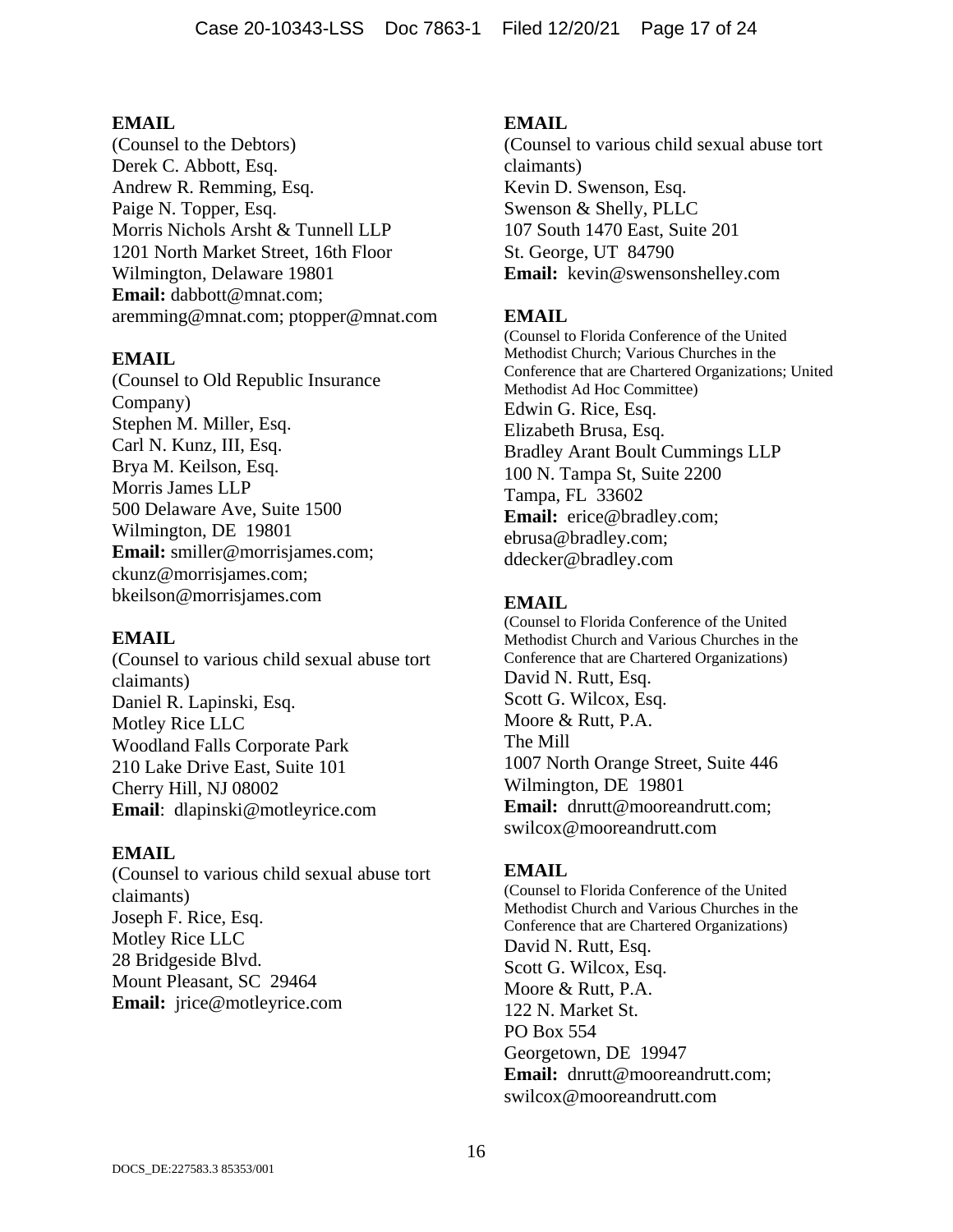(Counsel to Simon Kenton Council) John D. McLaughlin, Jr., Esq. Ferry Joseph, P.A. 824 North Market Street, Suite 1000 Wilmington, DE 19801 **Email:** jmclaughlin@ferryjoseph.com

### **EMAIL**

(Counsel to Simon Kenton Council) Daniel R. Swetnam, Esq. Ice Miller Arena District 250 West Street Columbus, OH 43215 **Email:** daniel.swetnam@icemiller.com

## **EMAIL**

(Counsel to Indian Waters Council) David Barnes, Jr., Esq. Nelson Mullins Riley & Scarborough LLP 101 Constitution Ave., NW, Suite 900 Washington, DC 20001 **Email:** david.barnes@nelsonmullins.com

### **EMAIL**

(Counsel to The Domestic and Foreign Missionary Society of the Protestant Episcopal Church in the United States of America) Travis A. McRoberts, Esq. Squire Patton Boggs (US) LLP 2000 McKinney Ave., Suite 1700 Dallas, TX 75201 **Email:** travis.mcroberts@squirepb.com

### **EMAIL**

(Counsel to The Domestic and Foreign Missionary Society of the Protestant Episcopal Church in the United States of America and The Episcopal Church) Mark A. Salzberg, Esq. Squire Patton Boggs (US) LLP 2550 M Street, NW Washington, DC 20037 **Email:** mark.salzberg@squirepb.com

# **EMAIL**

(Counsel to The Episcopal Church) Jihyun Park, Esq. Squire Patton Boggs (US) LLP 1211 Avenue of the Americas, 26th Floor New York, NY 10136 **Email:** jihyun.park@squirepb.com

## **EMAIL**

(Counsel to Unidentified Sexual Abuse Survivor) Joseph P. Rusnak, Esq. Tune, Entrekin & White, P.C. UBS Tower, Suite 1700 315 Deaderick Street Nashville, TN 37238 **Email:** jrusnak@tewlawfirm.com

## **EMAIL**

(Counsel to Chapelwood United Methodist Church) Steven A. Leyh, Esq. Hoover & Slovacek, LLP Galleria Tower II 5051 Westheimer, Suite 1200 Houston, TX 77056 **Email**: leyh@hooverslovacek.com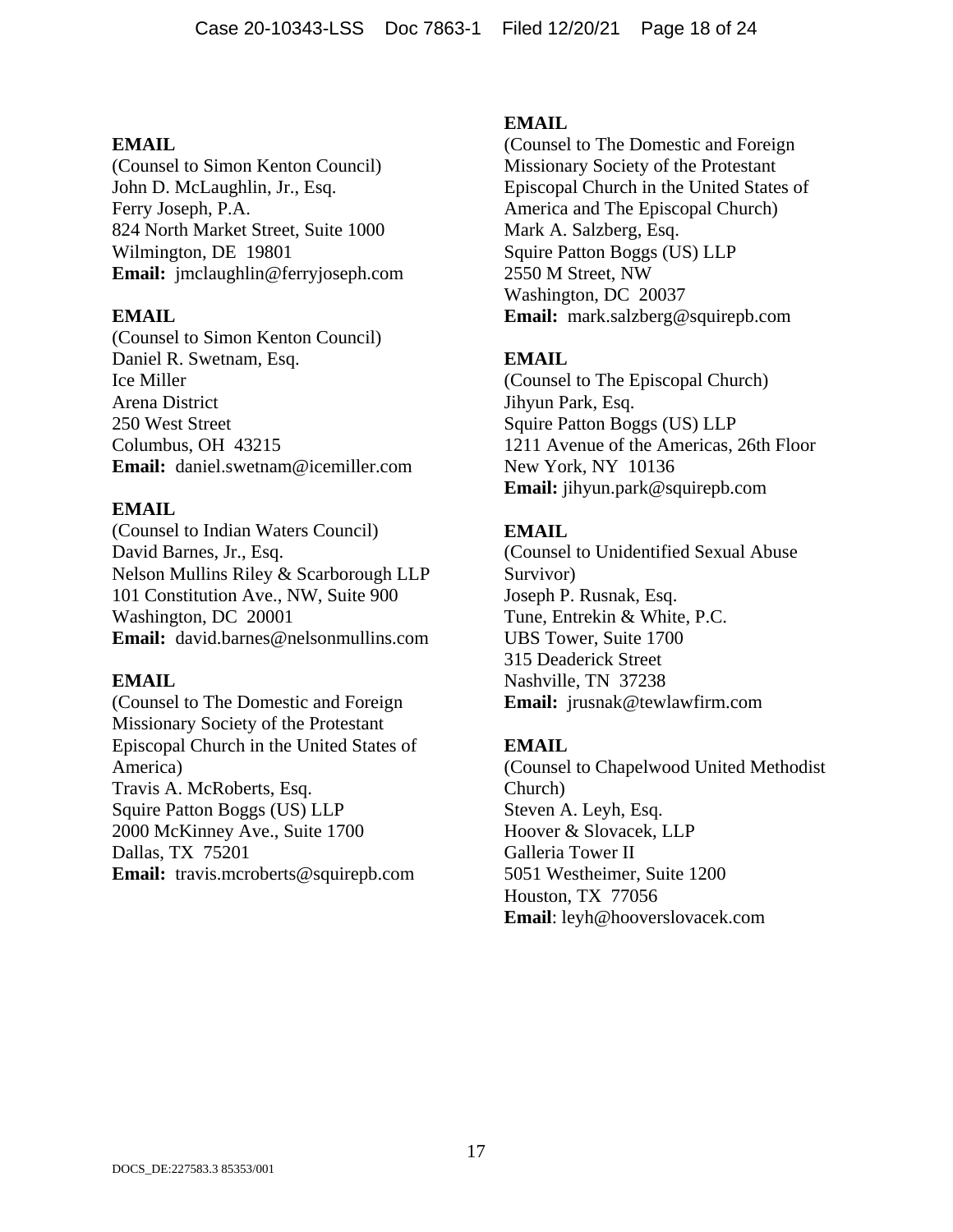(Counsel to St. Stephen's Episcopal Church) Robert L. Rattet, Esq. James B. Glucksman, Esq. Davidoff Hutcher & Citron LLP 605 Third Avenue New York, NY 10158 **Email:** rlr@dhclegal.com; jbg@dhclegal.com

### **EMAIL**

(Counsel to Various Child Sexual Abuse Tort Claimants) Joel M. Walker, Esq. Nye, Stirling, Hale & Miller LLP 1145 Bower Hill Road, Suite 104 Pittsburgh, PA 15243 **Email:** jmwalker@nshmlaw.com

### **EMAIL**

(Counsel to Clarendon America Insurance Company; Maryland Casualty Company, Maryland American General Group, and American General Fire & Casualty Company) Matthew G. Summers, Esq. Chantelle D. McClamb, Esq. Ballard Spahr LLP 919 N. Market Street, 11th Floor Wilmington, DE 19801-3034 **Email:** summersm@ballardspahr.com; mcclambc@ballardspahr.com

### **EMAIL**

(Counsel to Clarendon America Insurance Company; Maryland Casualty Company, Maryland American General Group, and American General Fire & Casualty Company) Harry Lee, Esq. John O'Connor, Esq. Brett Grindrod, Esq. Steptoe & Johnson LLP 1330 Connecticut Avenue, N.W. Washington, DC 20036 **Email:** hlee@steptoe.com; joconnor@steptoe.com; bgrindrod@steptoe.com

## **EMAIL**

(Counsel to Presbyterian Church of Lakehurst) Daniel E. Straffi, Jr., Esq. Straffi & Straffi, LLC 670 Commons Way Toms River, NJ 08755 **Email:** bkclient@straffilaw.com

## **EMAIL**

(Counsel to The Episcopal Diocese of San Diego) James P. Hill, Esq. Sullivan Hill Rez & Engel, PLC 600 B Street, Suite 1700 San Diego, CA 92101 **Email:** hill@sullivanhill.com

## **EMAIL**

(Counsel to United Methodist Ad Hoc Committee; Catholic Mutual Relief Society of America; and Roman Catholic Ad Hoc Committee) Jeremy W. Ryan, Esq. D. Ryan Slaugh, Esq. Potter Anderson & Corroon LLP 1313 N. Market Street, 6th Floor Wilmington, DE 19801-6108 **Email:** jryan@potteranderson.com; rslaugh@potteranderson.com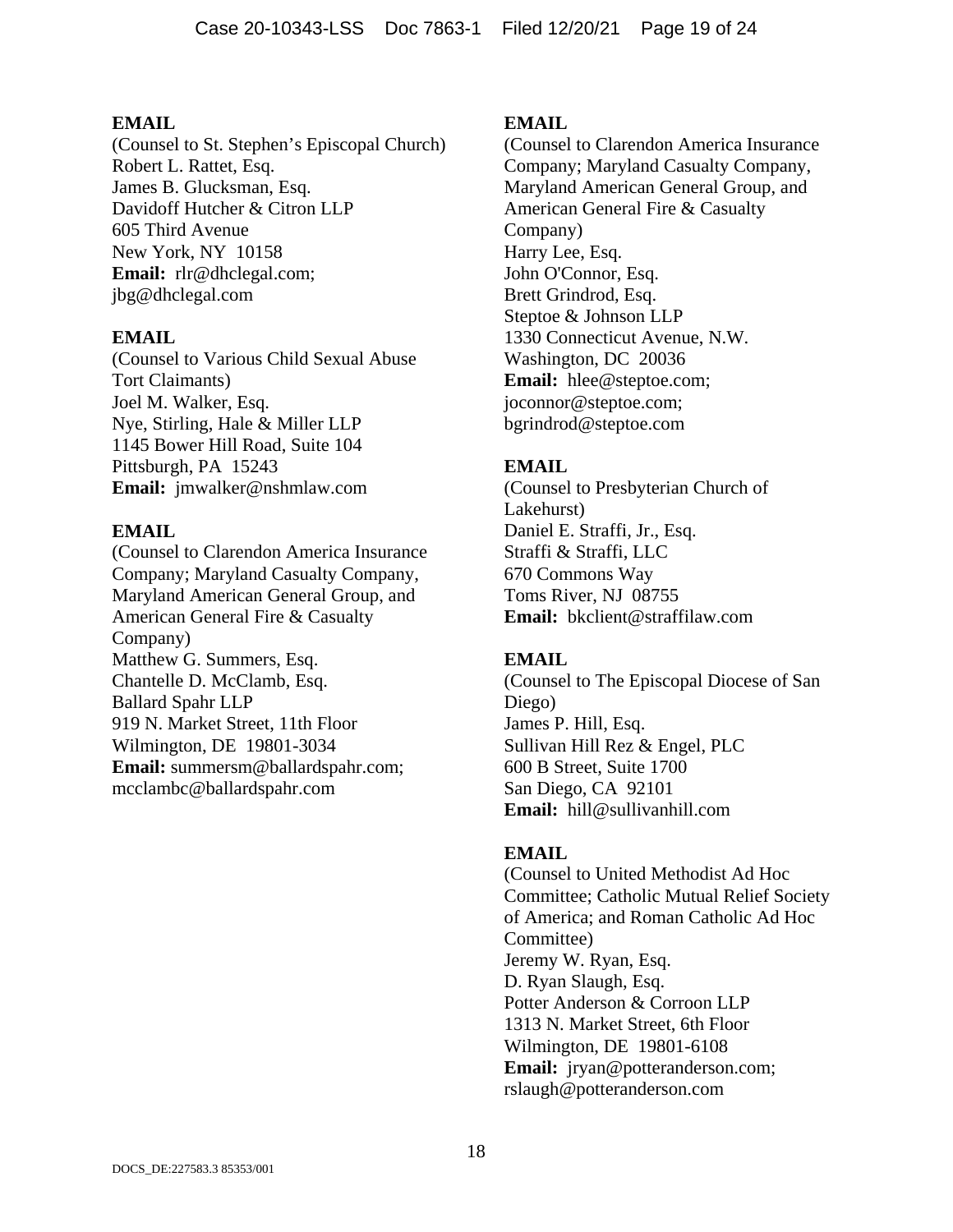(Counsel to Eisenbeng, Rothweiler, Winkler, Eisenberg & Jeck, P.C.) Daniel K. Hogan, Esq. Garvan F. McDaniel, Esq. Hogan McDaniel 1311 Delaware Avenue Wilmington, DE 19806 **Email:** dkhogan@dkhogan.com; gfmcdaniel@dkhogan.com

### **EMAIL**

(Counsel to Junell & Associates, PLLC) John B. Thomas, Esq. Allison Fisher, Esq. Hicks Thomas LLP 700 Louisiana Street, Suite 2300 Houston, TX 77002 Email: jthomas@hicks-thomas.com; afisher@hicks-thomas.com

#### **EMAIL**

(Counsel to Junell & Associates, PLLC) Scott D. Cousins, Esq. Cousins Law LLC Brandywine Plaza West 1521 W. Concord Pike, Suite 301 Wilmington, DE 19803 **Email:** scott.cousins@cousins-law.com

### **EMAIL**

(Counsel to Bailey Cowan Heckaman PLLC) Ian Connor Bifferato, Esq. The Bifferato Firm, P.A. 1007 N. Orange Street, 4th Floor Wilmington, DE 19801 **Email:** cbifferato@tbf.legal

### **EMAIL**

(Counsel to D. Miller & Associates PLLC) Daniel Miller, Esq. Walden Macht & Haran LLP 2532 Justin Lane Wilmington, DE 19810 **Email:** dmiller@wmhlaw.com

### **EMAIL**

(Counsel to Various Child Sexual Abuse Tort Claimants) Aimee H. Wagstaff, Esq. Andrus Wagstaff, PC 7171 W. Alaska Drive Lakewood, CO 80226 **Email:** aimee.wagstaff@andruswagstaff.com

## **EMAIL**

(Counsel to Catholic Mutual Relief Society of America and Roman Catholic Ad Hoc Committee) Everett Cygal, Esq. David Spector, Esq. Joseph Mark Fisher, Esq. Neil Lloyd, Esq. Daniel Schufreider, Esq. Jin Yan, Esq. Schiff Hardin LLP 233 S. Wacker Drive, Suite 7100 Chicago, IL 60606 **Email:** ecygal@schiffhardin.com; dspector@schiffhardin.com; mfisher@schiffhardin.com; nlloyd@schiffhardin.com; dschufreider@schiffhardin.com; jyan@schiffhardin.com

### **EMAIL**

(Counsel to Certain Sexual Abuse Claimants) Bill Kelleher, Esq. Fournaris & Mammarella, P.A. 1925 Lovering Avenue Wilmington, DE 19806 **Email:** bkelleher@gfmlaw.com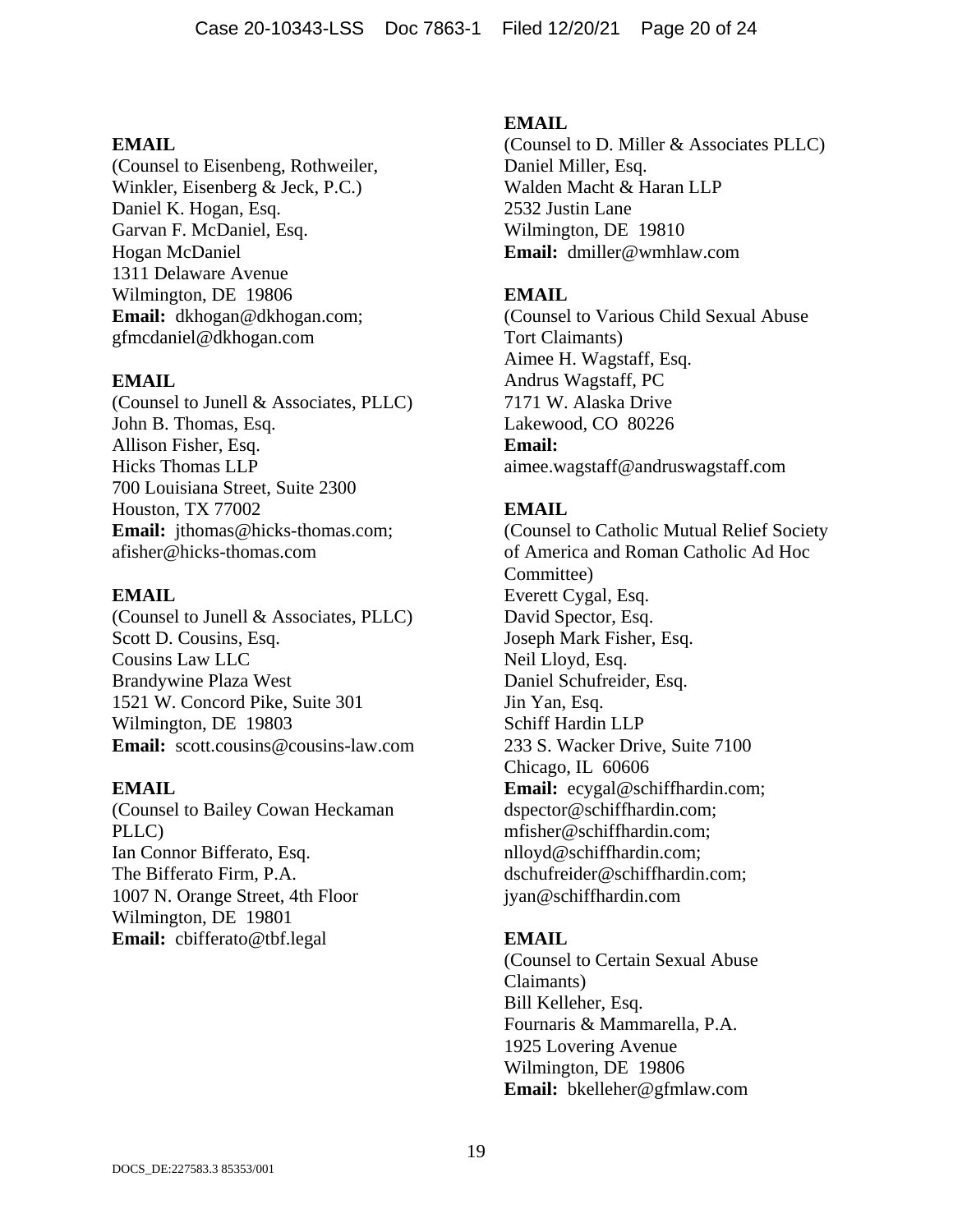(Counsel to Certain Sexual Abuse Claimants) Irwin Zalkin, Esq. Devin Storey, Esq. Kristian Roggendorf, Esq. The Zalkin Law Firm, P.C. 10590 W. Ocean Air Drive, #125 San Diego, CA 92130 **Email:** irwin@zalkin.com; dms@zalkin.com; kristian@zalkin.com

## **EMAIL**

(Counsel to American Zurich Insurance Company) Robert D. Cecil, Jr., Esq. Tybout, Redfearn & Pell 501 Carr Road, Suite 300 PO Box 2092 Wilmington, DE 19899-2092 (Courier 19809) **Email:** rcecil@trplaw.com

## **EMAIL**

(Counsel to Great American Assurance Company, f/k/a Agricultural Insurance Company; Great American E&S Insurance Company, f/k/a Agricultural Excess and Surplus Insurance Company; and Great American E&S Insurance Company)

Bruce D. Celebrezze, Esq. Clyde & Co US LLP Four Embarcadero Center, Suite 1350 San Francisco, CA 94111 **Email:** bruce.celebrezze@clydeco.us

## **EMAIL**

(Counsel to Great American Assurance Company, f/k/a Agricultural Insurance Company; Great American E&S Insurance Company, f/k/a Agricultural Excess and Surplus Insurance Company; and Great American E&S Insurance Company) Konrad R. Krebs, Esq. Clyde & Co US LLP

200 Campus Drive, Suite 300 Florham Park, NJ 07932 **Email:** konrad.krebs@clydeco.us

### **EMAIL**

(Counsel to Great American Assurance Company, f/k/a Agricultural Insurance Company; Great American E&S Insurance Company, f/k/a Agricultural Excess and Surplus Insurance Company; and Great American E&S Insurance Company) David Christian, Esq. David Christian Attorneys LLC 105 W. Madison St., Suite 1400 Chicago, IL 60602 **Email:** dchristian@dca.law

# **EMAIL**

(Counsel to Certain Claimants) Sommer D. Luther, Esq. Andrus Wagstaff, PC 7171 W. Alaska Drive Lakewood, CO 80226 **Email:** sluther@wagstafflawfirm.com

# **EMAIL**

(Counsel to Certain Claimants) Kimberly A. Dougherty, Esq. Justice Law Collaborative, LLC 19 Belmont Street South Easton, MA 02375 **Email:** kim@justicelc.com

## **EMAIL**

(Counsel to the Betti & Associates Claimants) Michele M. Betti, Esq. Law Offices of Betti & Associates 30 Wall Street, 8th Floor New York, NY 10005 **Email:** mbettilaw@gmail.com

## **EMAIL**

(Counsel to Argonaut Insurance Company and Colony Insurance Company) Paul Logan, Esq. Post & Schell, P.C. 300 Delaware Avenue, Suite 1380 Wilmington, DE 19801 **Email:** plogan@postschell.com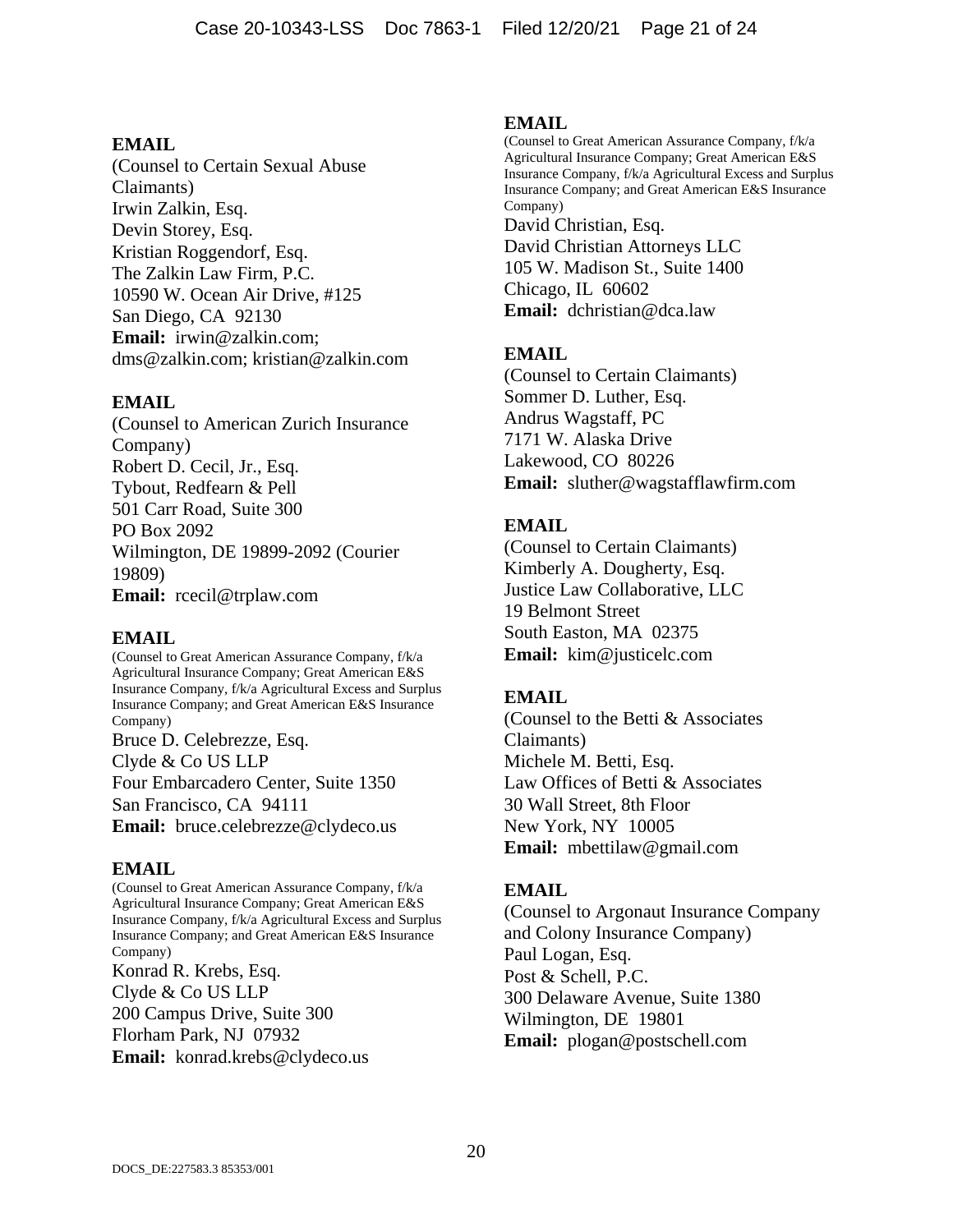(Counsel to the Roman Catholic Archbishop of San Francisco) Iain A. Macdonald, Esq. Macdonald | Fernandez LLP 221 Sansome Street, 3rd Floor San Francisco, CA 94104-2323 **Email:** imac@macfern.com

### **EMAIL**

(Counsel to Indian Harbor Insurance Company, on behalf of itself and as successor in interest to Catlin Specialty Insurance Company) Kathleen M. Miller, Esq. Smith, Katzenstein & Jenkins LLP 1000 West Street, Suite 1501 Wilmington, DE 19801 **Email:** kmiller@skjlaw.com

### **EMAILf**

(Counsel to Indian Harbor Insurance Company, on behalf of itself and as successor in interest to Catlin Specialty Insurance Company) Lloyd A. Gura, Esq. Mound Cotton Wollan & Greengrass LLP One New York Plaza, 44th Floor New York, NY 10004 **Email:** lgura@moundcotton.com

### **EMAIL**

(Counsel to Indian Harbor Insurance Company, on behalf of itself and as successor in interest to Catlin Specialty Insurance Company) Pamela J. Minetto, Esq. Mound Cotton Wollan & Greengrass LLP 30A Vreeland Road, Suite 210 Florham Park, NJ 07932 **Email:** pminetto@moundcotton.com

### **EMAIL**

(*Pro Per*) David L. Lynch, Esq. The Law Office of David L. Lynch, PC 72877 Dinah Shore Drive, Suite 103-126 Rancho Mirage, CA 92270 **Email:** dlynch@desertelderlaw.com

### **EMAIL**

(Counsel to Arch Insurance Company) Matthew A. Hamermesh, Esq. Hangley Aronchick Segal Pudlin & Schiller One Logan Square, 27th Floor Philadelphia, PA 19103 **Email:** mhamermesh@hangley.com

## **EMAIL**

(Counsel Munich Reinsurance America, Inc., formerly known as American Re-Insurance Company) Thaddeus J. Weaver, Esq. Dilworth Paxson LLP 704 King Street, Suite 500 Wilmington, DE 19899-1031 **Email:** tweaver@dilworthlaw.com

### **EMAIL**

(Counsel to the Archdiocese of New York) Howard Seife, Esq. Andrew Rosenblatt, Esq. Norton Rose Fulbright US LLP 1301 Avenue of the Americas New York, NY 10019-6022 **Email:** howard.seife@nortonrosefulbright.com; andrew.rosenblatt@nortonrosefulbright.com

## **EMAIL**

(Counsel to Munich Reinsurance America, Inc., f/k/a American Re-Insurance Company) William E. McGrath, Jr., Esq. Dilworth Paxson LLP 2 Research Way Princeton, NJ 08540 **Email:** wmcgrath@dilworthlaw.com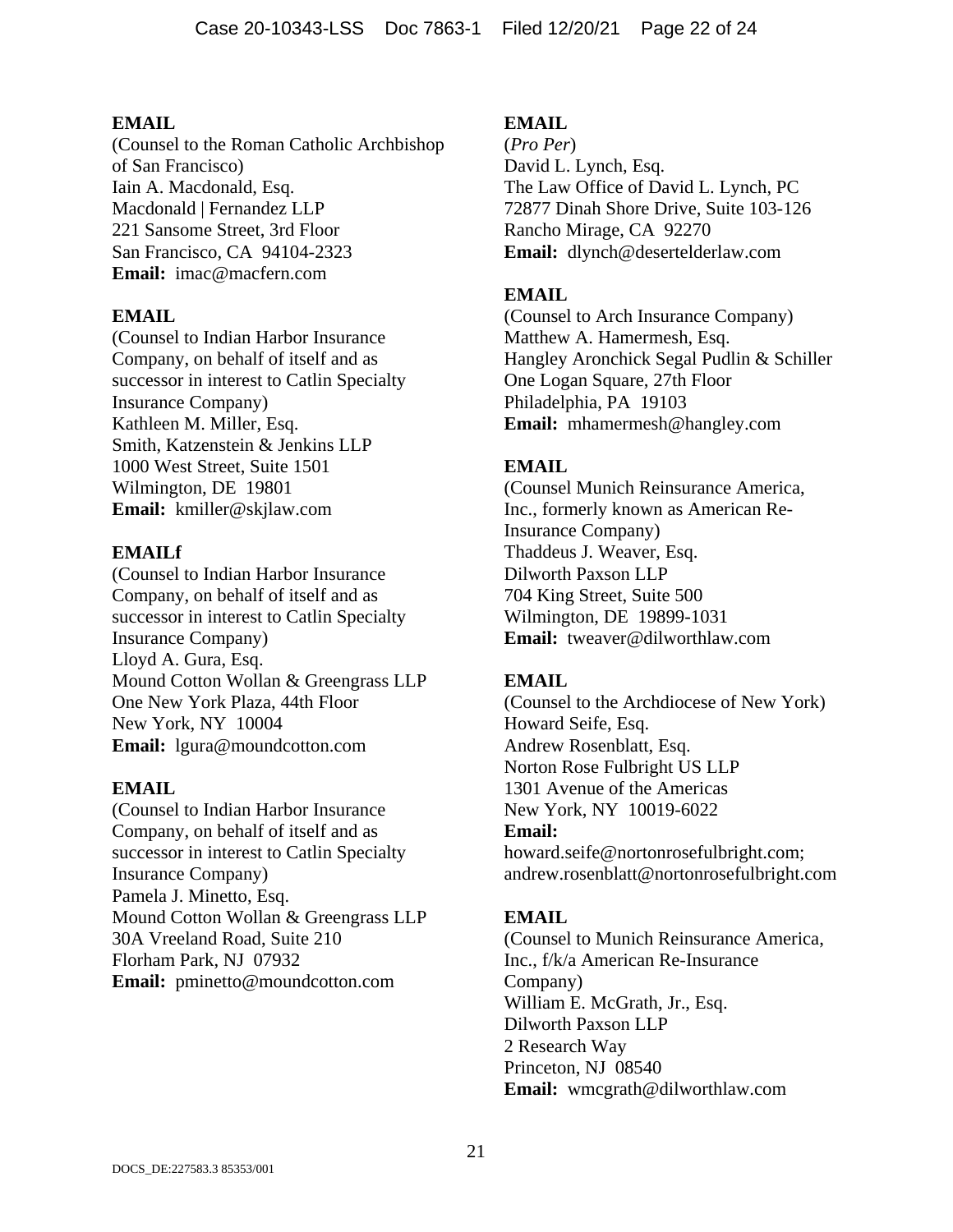(Counsel to The Norwich Roman Catholic Diocesan Corporation) Louis T. DeLucia, Esq. Alyson M. Fiedler, Esq. Ice Miller LLP 1500 Broadway, Suite 2900 New York, NY 10036 **Email:** louis.delucia@icemiller.com; alyson.fiedler@icemiller.com

### **EMAIL**

(Counsel to The Norwich Roman Catholic Diocesan Corporation) Charles J. Brown, III, Esq. Gellert Scali Busenkell & Brown LLC 1201 N. Orange Street, 3rd Floor Wilmington, DE 19801 **Email:** cbrown@gsbblaw.com

### **EMAIL**

(Counsel for AVA Law Group, Inc.) Christopher P. Simon, Esq. Kevin S. Mann, Esq. Cross & Simon, LLC 105 N. Market Street, Suite 901 Wilmington, DE 19801 **Email:** csimon@crosslaw.com; kmann@crosslaw.com

## **EMAIL**

(Counsel to Eric D. Green and Resolutions, LLC) Rachael A. Rowe Benjamin G. Stewart Keating Muething & Klekamp PLL One East Fourth Street, Suite 1400 Cincinnati, OH 45202 **Email:** rrowe@kmklaw.com; bgstewart@kmklaw.com

### **EMAIL**

(Counsel to Eric D. Green and Resolutions, LLC) Steven L. Caponi, Esq. Matthew B. Goeller, Esq. K&L Gates LLP 600 N. King Street, Suite 901 Wilmington, DE 19801 **Email:** steven.caponi@klgates.com; matthew.goeller@klgates.com

# **EMAIL**

(Counsel to the Official Committee of Unsecured Creditors in Bankruptcy Case 19- 00010, Guam) Archbishop of Agana) Adam Hiller, Esq. Hiller Law, LLC 300 Delaware Avenue, Suite 210, #227 Wilmington, DE 19801 **Email:** ahiller@adamhillerlaw.com

## **EMAIL**

(Counsel to Verus, LLC) Sally E. Veghte, Esq. Klehr Harrison Harvey Branzburg LLP 919 Market St., Ste. 1000 Wilmington, DE 19801 **Email:** sveghte@klehr.com

## **EMAIL**

(Counsel to Verus, LLC) Morton R. Branzburg, Esq. Klehr Harrison Harvey Branzburg LLP 1835 Market Street, Suite 1400 Philadelphia, PA 19103 **Email:** mbranzburg@klehr.com

## **EMAIL**

(Counsel to Verus, LLC) Michael A. Kaplan, Esq. Rasmeet K. Chahil, Esq. Lowenstein Sandler LLP One Lowenstein Drive Roseland, NJ 07068 **Email:** mkaplan@lowenstein.com; rchahil@lowenstein.com